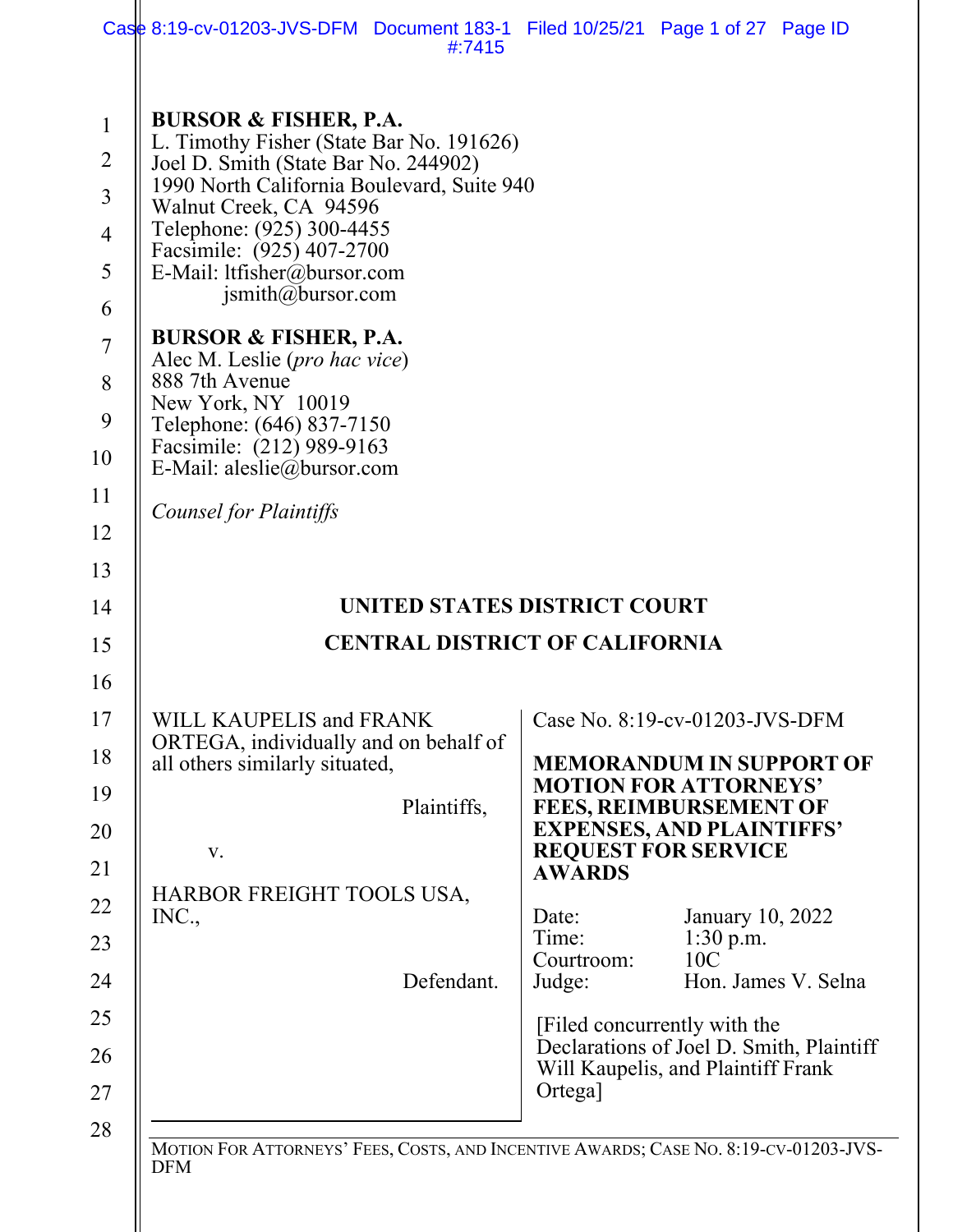|     |                                                | <b>TABLE OF CONTENTS</b>                                                                                          |  |  |
|-----|------------------------------------------------|-------------------------------------------------------------------------------------------------------------------|--|--|
|     |                                                | PAGE(S)                                                                                                           |  |  |
| I.  |                                                |                                                                                                                   |  |  |
| II. |                                                | CLASS COUNSEL'S EFFORTS ON BEHALF OF THE CLASS  2                                                                 |  |  |
| Ш.  | THE COURT SHOULD AWARD THE REQUESTED           |                                                                                                                   |  |  |
|     | A.                                             |                                                                                                                   |  |  |
|     | <b>B.</b>                                      |                                                                                                                   |  |  |
|     | $C$ .                                          |                                                                                                                   |  |  |
|     | D.                                             | The Requested Attorneys' Fees Are Reasonable Under the                                                            |  |  |
|     |                                                | $\overline{I}$ .                                                                                                  |  |  |
|     |                                                | The Number of Hours Class Counsel Worked is<br>2.                                                                 |  |  |
|     | Ε.                                             | Class Counsel's Requested Fee Award is Reasonable<br>Under the Kerr Factors Subsumed in the Lodestar Analysis  12 |  |  |
|     |                                                | Ι.                                                                                                                |  |  |
|     |                                                | 2.<br>Skill and Experience of Class Counsel and Quality of                                                        |  |  |
|     |                                                | 3 <sub>1</sub><br>Class Counsel Obtained a Favorable Result for the                                               |  |  |
|     |                                                | The Contingent Nature of the Litigation &<br>$\overline{4}$ .                                                     |  |  |
|     | F.                                             | A Percentage Cross-Check Demonstrates that Class                                                                  |  |  |
|     | G.                                             | The Requested Expenses Reimbursement is Reasonable                                                                |  |  |
| IV. | THE REQUESTED SERVICE AWARDS ARE REASONABLE 17 |                                                                                                                   |  |  |
| V.  |                                                |                                                                                                                   |  |  |

 $\mathbb{I}$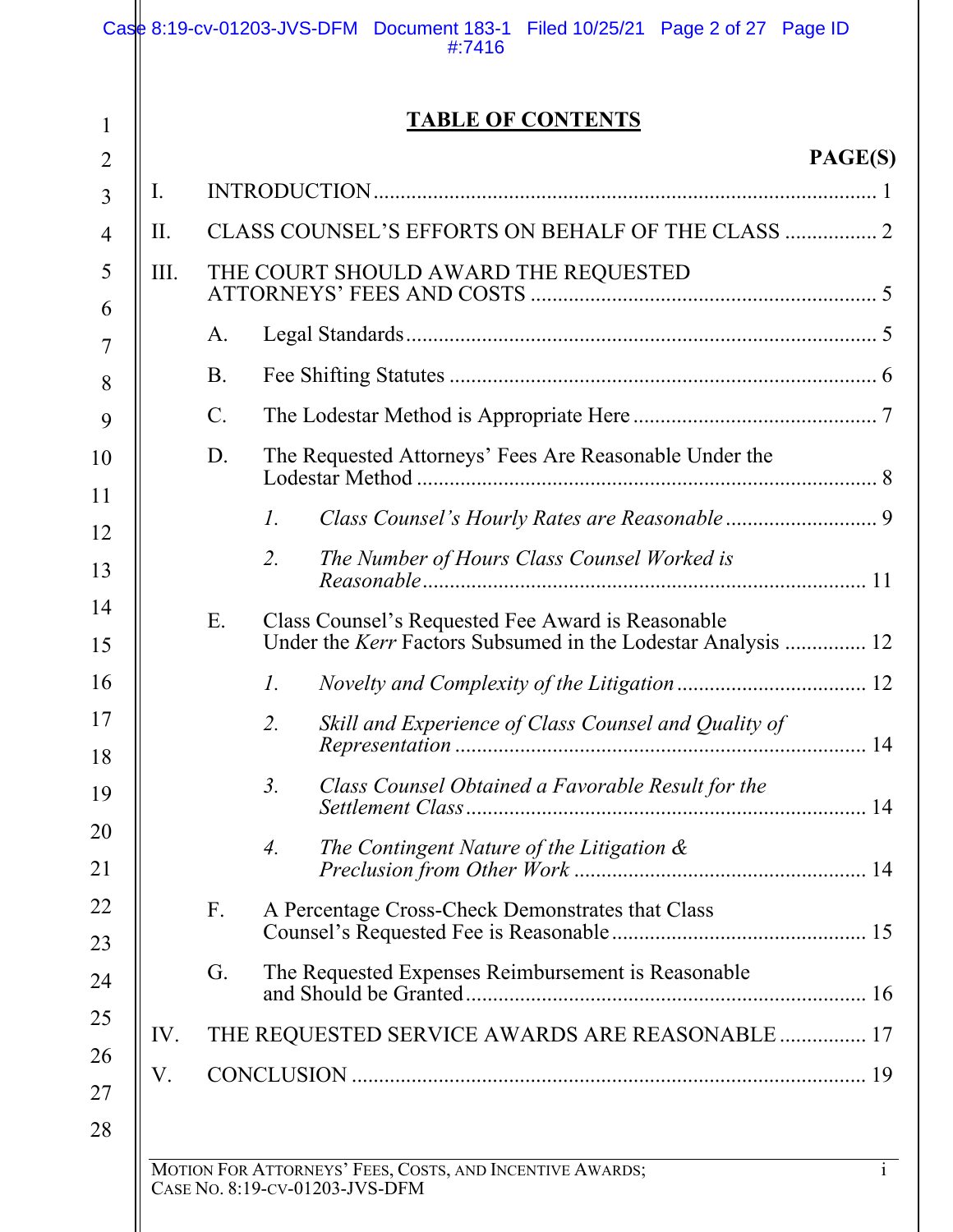|                | Case 8:19-cv-01203-JVS-DFM Document 183-1 Filed 10/25/21 Page 3 of 27 Page ID<br>#:7417                       |
|----------------|---------------------------------------------------------------------------------------------------------------|
| 1              | <b>TABLE OF AUTHORITIES</b>                                                                                   |
| $\overline{2}$ | PAGE(S)                                                                                                       |
| 3              | <b>CASES</b>                                                                                                  |
| $\overline{4}$ | Alberto v. GMRI, Inc.,                                                                                        |
| 5              |                                                                                                               |
| 6              | Alvarez v. Sirius XM Radio Inc.,                                                                              |
| $\overline{7}$ |                                                                                                               |
| 8              | Askar v. Health Providers Choice, Inc.,                                                                       |
| 9              |                                                                                                               |
| 10             | Blum v. Stenson,                                                                                              |
| 11             |                                                                                                               |
| 12             | Brazil v. Dell Inc.,                                                                                          |
| 13             |                                                                                                               |
| 14             | Broughton v. Cigna Healthplans,                                                                               |
| 15             |                                                                                                               |
| 16             | Bruno v. Quten Research Inst., LLC,                                                                           |
| 17             |                                                                                                               |
| 18             | Camancho v. Bridgeport Fin., Inc.,                                                                            |
| 19             |                                                                                                               |
| 20             | Champion Produce, Inc. v. Ruby Robinson Co.,                                                                  |
| 21             |                                                                                                               |
| 22             | Comcast Corp. v. Behrend,                                                                                     |
| 23             |                                                                                                               |
| 24             | Consumer Privacy Cases,                                                                                       |
| 25             |                                                                                                               |
| 26<br>27<br>28 | Create-A-Card, Inc. v. Intuit, Inc.,                                                                          |
|                | MOTION FOR ATTORNEYS' FEES, COSTS, AND INCENTIVE AWARDS;<br>$\overline{ii}$<br>CASE No. 8:19-CV-01203-JVS-DFM |

 $\overline{\phantom{a}}$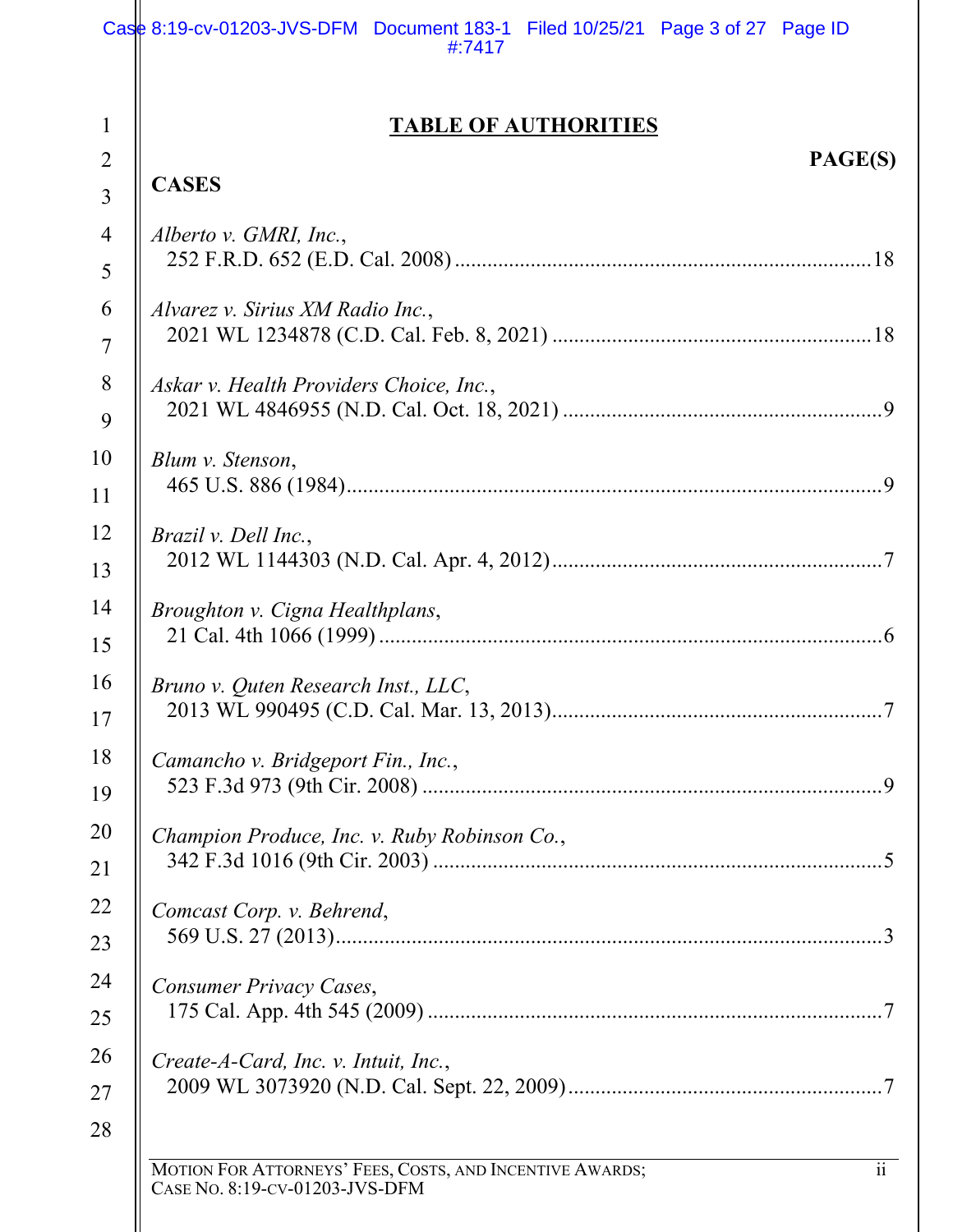|                | Case 8:19-cv-01203-JVS-DFM Document 183-1 Filed 10/25/21 Page 4 of 27 Page ID<br>#:7418                               |
|----------------|-----------------------------------------------------------------------------------------------------------------------|
| $\mathbf{1}$   | Faigman v. AT & T Mobility LLC,                                                                                       |
| $\overline{2}$ |                                                                                                                       |
| 3              | Farmers Ins. Exch. v. Sayas,                                                                                          |
| $\overline{4}$ |                                                                                                                       |
| 5              | Fed-Mart Corp. v. Pell Enterprises,                                                                                   |
| 6              |                                                                                                                       |
| 7              | George v. TRS Staffing Sols., Inc.,                                                                                   |
| 8              |                                                                                                                       |
| 9              | Gonzalez v. Universal Alloy Corp.,                                                                                    |
| 10             |                                                                                                                       |
| 11             | Graciano v. Robinson Ford Sales, Inc.,                                                                                |
| 12             |                                                                                                                       |
| 13             | Grant v. Martinez,                                                                                                    |
| 14             |                                                                                                                       |
| 15<br>16       | Grove v. Wells Fargo Fin. California, Inc.,                                                                           |
| 17             |                                                                                                                       |
| 18             | Hartless v. Clorox Co.,                                                                                               |
| 19             |                                                                                                                       |
| 20             | Hensley v. Eckhart,                                                                                                   |
| 21             |                                                                                                                       |
| 22             | In re Amgen Inc. Sec. Litig.,                                                                                         |
| 23             | In re Bluetooth Headset Products Liab. Litig.,                                                                        |
| 24             |                                                                                                                       |
| 25             | In re Nat'l Collegiate Athletic Ass'n Athletic Grant-in-Aid Cap Antitrust Litig.,                                     |
| 26             |                                                                                                                       |
| 27             | In re Omnivision Techs., Inc.,                                                                                        |
| 28             |                                                                                                                       |
|                | $\overline{\text{iii}}$<br>MOTION FOR ATTORNEYS' FEES, COSTS, AND INCENTIVE AWARDS;<br>CASE No. 8:19-CV-01203-JVS-DFM |
|                |                                                                                                                       |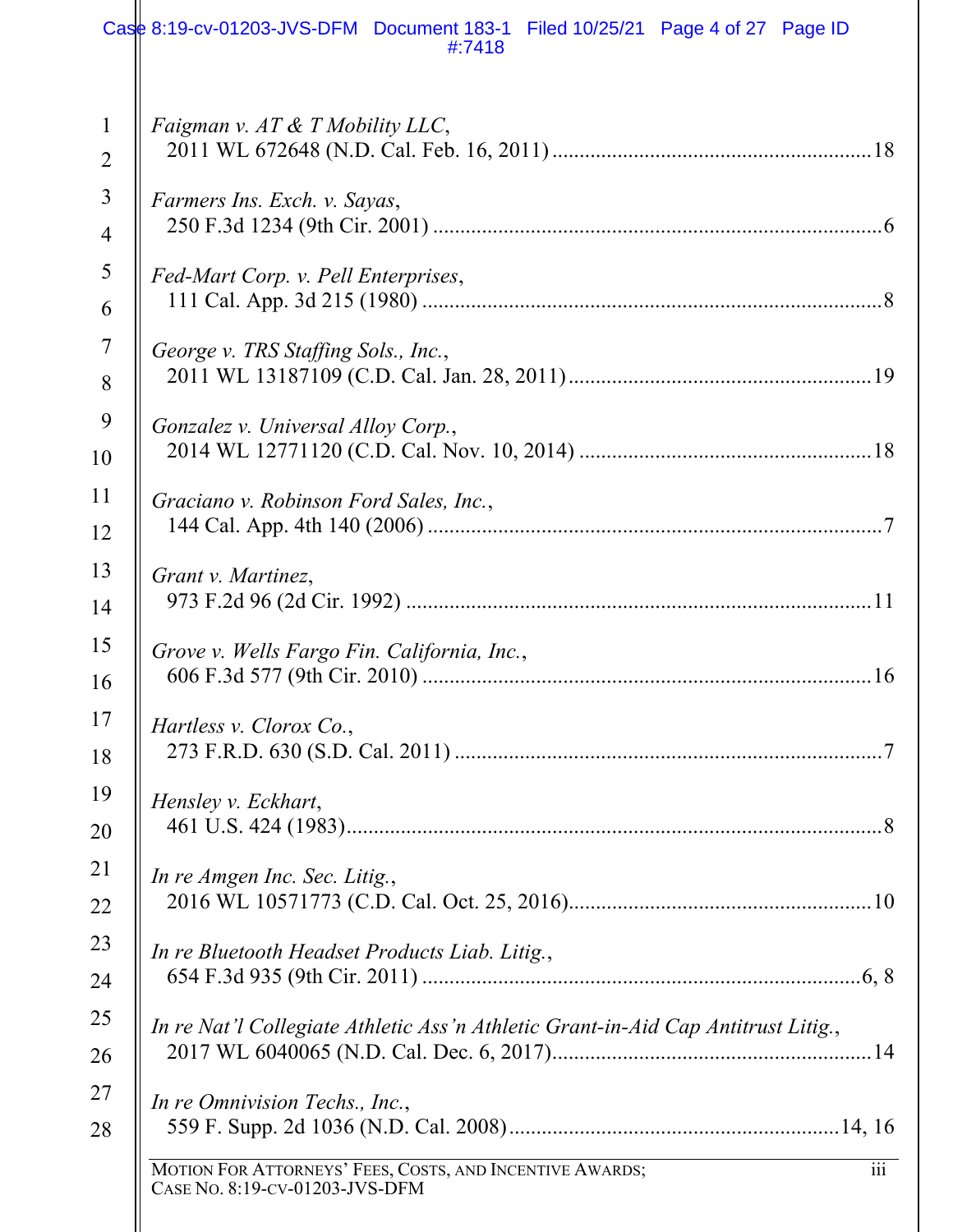#### Case 8:19-cv-01203-JVS-DFM Document 183-1 Filed 10/25/21 Page 5 of 27 Page ID #:7419

| In re Pac. Enters. Sec. Litig.,                                        |  |
|------------------------------------------------------------------------|--|
|                                                                        |  |
| In re Toys R Us-Delaware, Inc.-Fair & Accurate Credit Transactions Act |  |
| $(FACTA)$ Litig.,                                                      |  |
|                                                                        |  |
| Jordan v. Michael Page Int'l, Inc.,                                    |  |
|                                                                        |  |
| Kaupelis v. Harbor Freight Tools,                                      |  |
|                                                                        |  |
|                                                                        |  |
| Kerr v. Screen Extras Guild, Inc.,                                     |  |
|                                                                        |  |
| Ketchum v. Moses,                                                      |  |
|                                                                        |  |
| Kim v. Euromotors West/The Auto Gallery,                               |  |
|                                                                        |  |
| Kona Enters. v. Estate of Bishop,                                      |  |
|                                                                        |  |
| Lealao v. Beneficial California, Inc.,                                 |  |
|                                                                        |  |
|                                                                        |  |
| Meister v. Regents of Univ. of Calif.,                                 |  |
|                                                                        |  |
| Meyer v. Sprint Spectrum L.P.,                                         |  |
|                                                                        |  |
| Missouri v. Jenkins,                                                   |  |
|                                                                        |  |
| Morales v. City of San Rafael,                                         |  |
|                                                                        |  |
|                                                                        |  |
|                                                                        |  |
| MOTION FOR ATTORNEYS' FEES, COSTS, AND INCENTIVE AWARDS;               |  |

 $\overline{\phantom{a}}$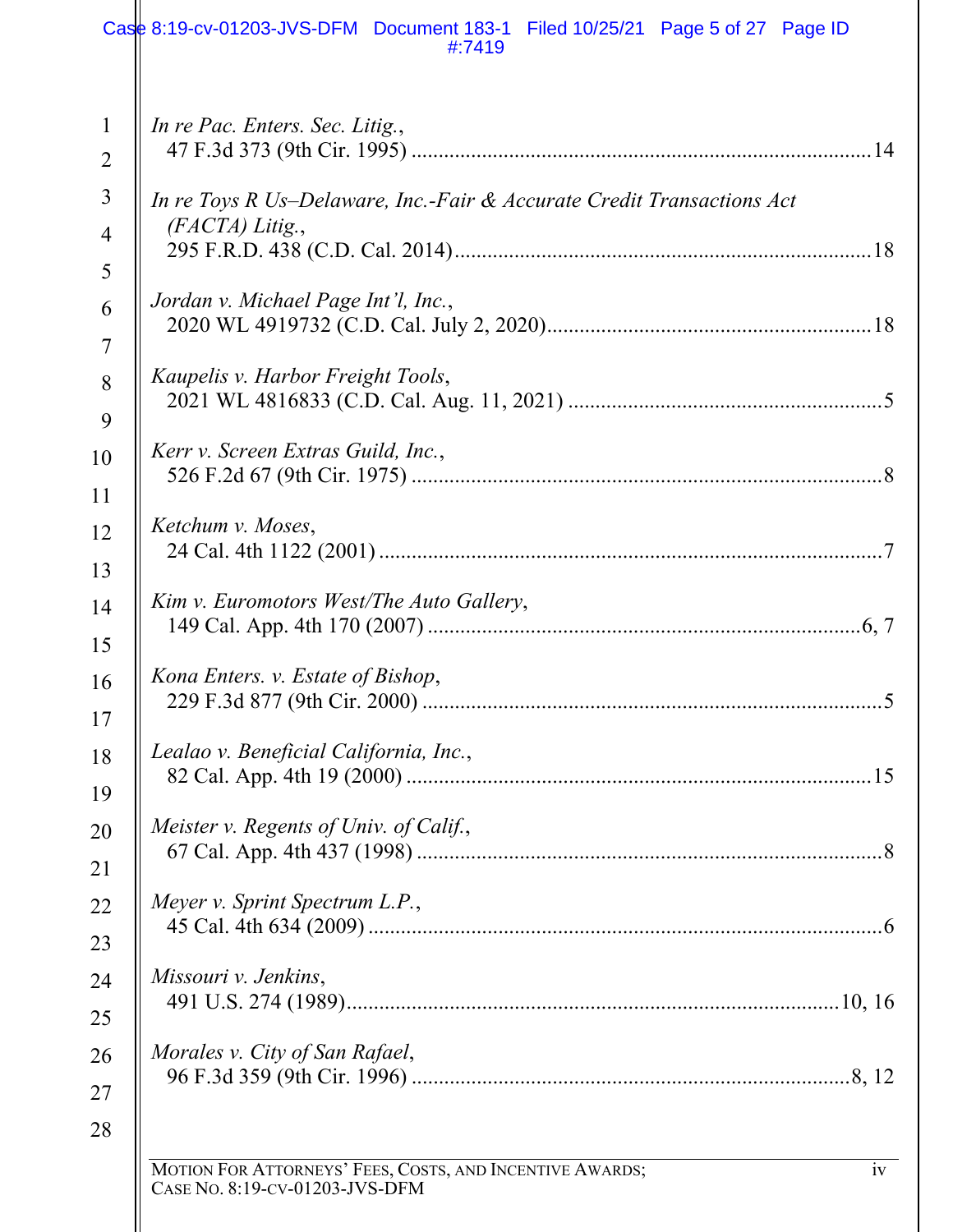|                | Case 8:19-cv-01203-JVS-DFM Document 183-1 Filed 10/25/21 Page 6 of 27 Page ID<br>#:7420                    |
|----------------|------------------------------------------------------------------------------------------------------------|
| $\mathbf{1}$   | Moreno v. Capital Bldg. Maint. & Cleaning Servs.,                                                          |
| $\overline{2}$ |                                                                                                            |
| 3              | Negrete v. Allianz Life Ins. Co. of N. Am.,                                                                |
| $\overline{4}$ |                                                                                                            |
| 5              | Parkinson v. Hyundai Motor Am.,                                                                            |
| 6              |                                                                                                            |
| $\overline{7}$ | Perdue v. Kenny A.,                                                                                        |
| 8              |                                                                                                            |
| 9              | Perez v. Rash Curtis & Assocs.,                                                                            |
| 10             |                                                                                                            |
| 11             | Reveles v. Toyota by the Bay,                                                                              |
| 12             |                                                                                                            |
| 13             | Rodriguez v. W. Publ'g Corp.,                                                                              |
| 14             |                                                                                                            |
| 15             | Rosado v. Ebay Inc.,                                                                                       |
| 16             |                                                                                                            |
| 17             | Rutti v. Lojack Corp.,                                                                                     |
| 18             |                                                                                                            |
| 19             | Schwarz v. Sec'y of Health & Human Servs.,                                                                 |
| 20             |                                                                                                            |
| 21             | Serrano v. Priest,                                                                                         |
| 22             |                                                                                                            |
| 23             | United Steelworkers of Am. v. Phelps Dodge Corp.,                                                          |
| 24             |                                                                                                            |
| 25             | Van Vranken v. Atl. Richfield Co.,                                                                         |
| 26             |                                                                                                            |
| 27             | Vizcaino v. Microsoft Corp.,                                                                               |
| 28             |                                                                                                            |
|                | MOTION FOR ATTORNEYS' FEES, COSTS, AND INCENTIVE AWARDS;<br>$\mathbf{V}$<br>CASE No. 8:19-CV-01203-JVS-DFM |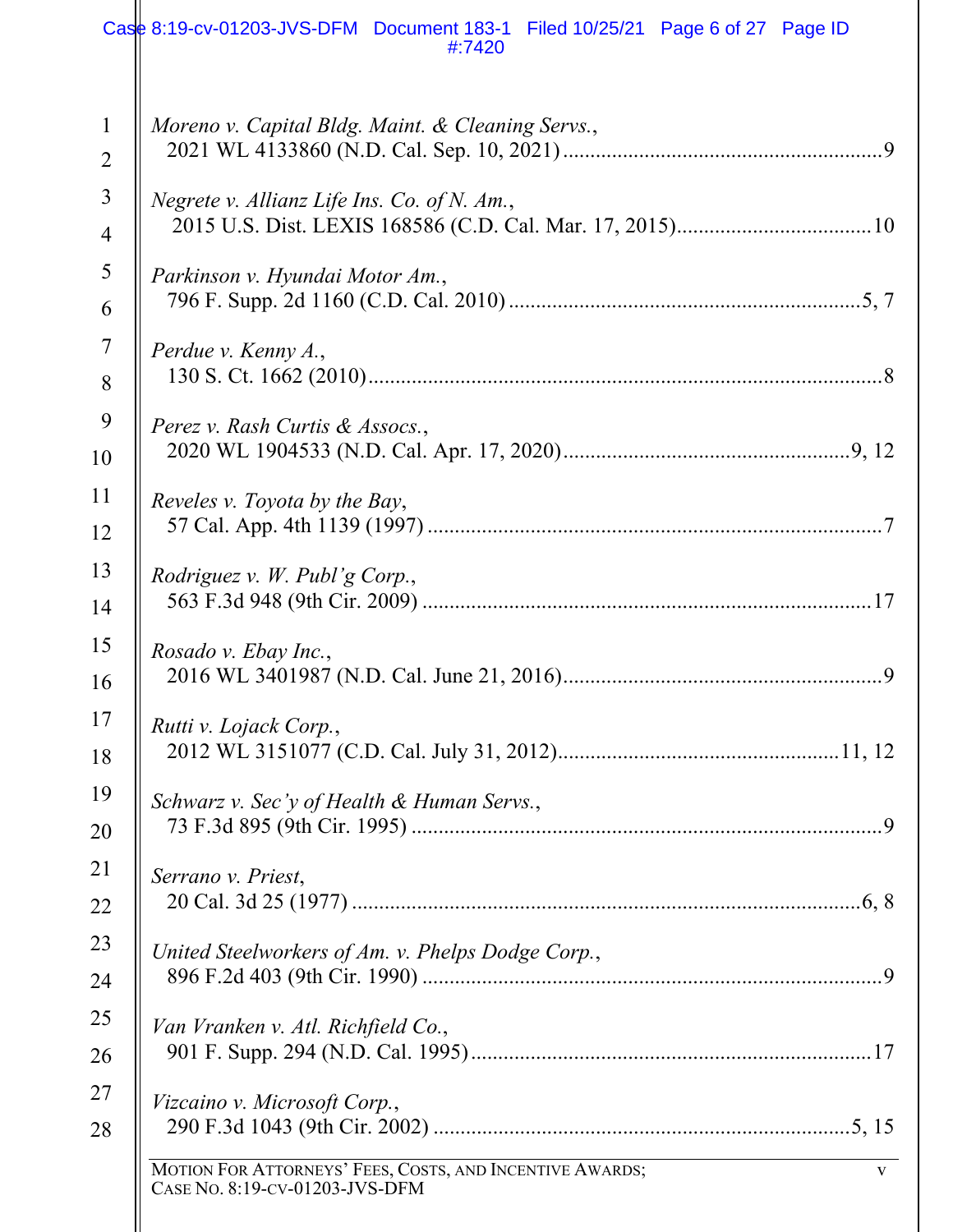|                                                  | Case 8:19-cv-01203-JVS-DFM Document 183-1 Filed 10/25/21 Page 7 of 27 Page ID<br>#:7421                     |
|--------------------------------------------------|-------------------------------------------------------------------------------------------------------------|
| $\mathbf{1}$<br>$\overline{2}$<br>$\overline{3}$ | Wang v. Massey Chevrolet,                                                                                   |
| $\overline{4}$<br>5                              | Weeks v. Kellogg Co.,                                                                                       |
| 6<br>$\overline{7}$                              | Wershba v. Apple Computer, Inc.,                                                                            |
| 8<br>9                                           | Williams v. MGM-Pathe Commc'ns Co.,                                                                         |
| 10<br>11                                         | Zakskorn v. Am. Honda Motor Co.,                                                                            |
| 12<br>13                                         | Zucker v. Occidental Petroleum Corp.,<br><b>STATUTES</b>                                                    |
| 14<br>15                                         |                                                                                                             |
| 16<br>17<br>18                                   |                                                                                                             |
| 19<br>20                                         | <b>RULES</b>                                                                                                |
| 21                                               |                                                                                                             |
| 22<br>23                                         | .13                                                                                                         |
| 24                                               |                                                                                                             |
| 25                                               |                                                                                                             |
| 26<br>27                                         |                                                                                                             |
| 28                                               |                                                                                                             |
|                                                  | MOTION FOR ATTORNEYS' FEES, COSTS, AND INCENTIVE AWARDS;<br>$\mathbf{vi}$<br>CASE No. 8:19-CV-01203-JVS-DFM |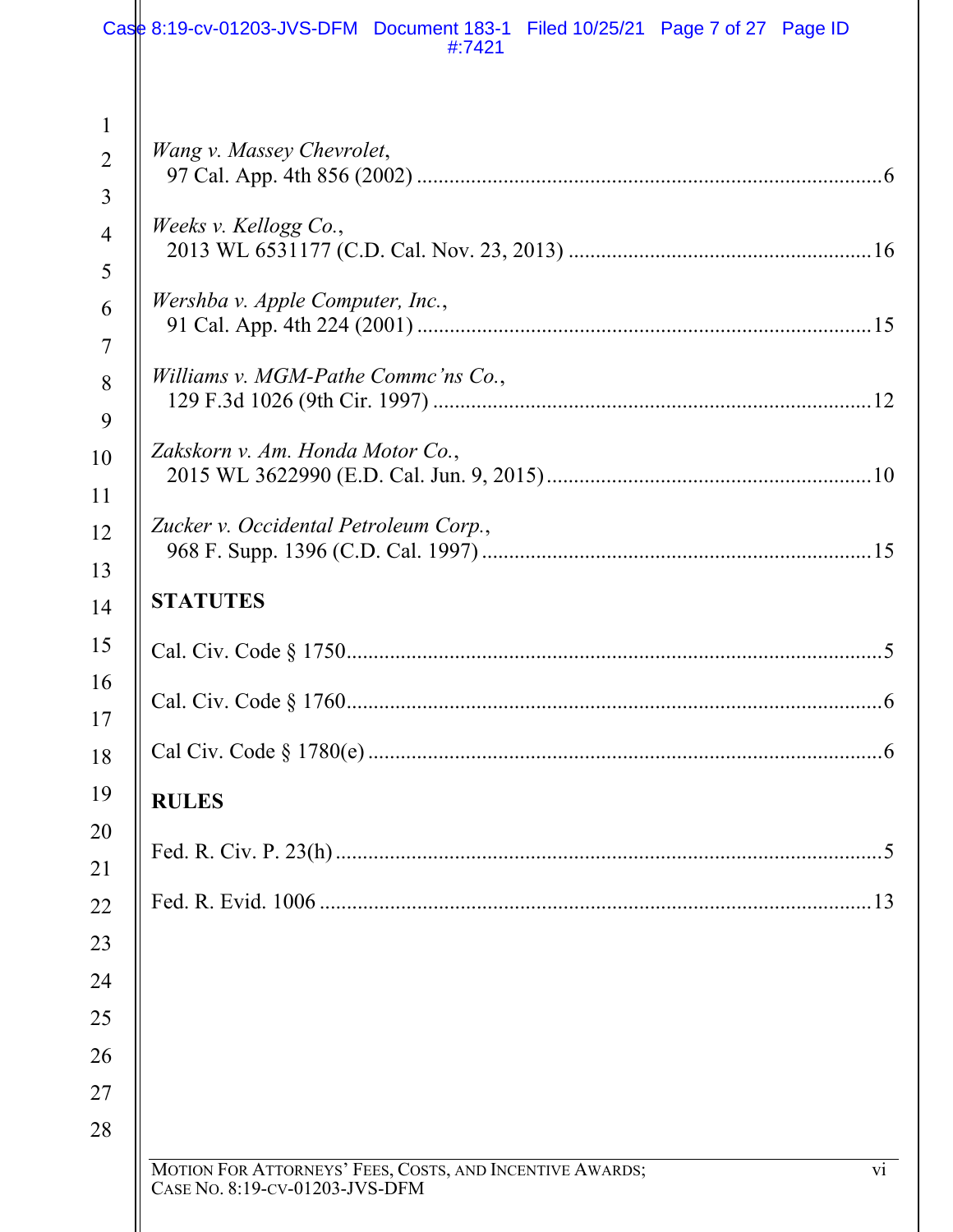3

4

5

6

7

8

9

10

11

12

13

14

15

16

17

18

# **I. INTRODUCTION**

On August 11, 2021, this Court preliminarily approved a Settlement that provides significant relief to all Class members nationwide upon completion of a simple and straightforward claim form, regardless of whether a Class member is able to show proof of purchase. Class members are given the choice of cash, gift cards, or a replacement chainsaw. This is an excellent result for the Class, as Class members with proof of purchase are entitled to \$50 in cash or Harbor Freight gift cards (roughly the full dollar amount of the chainsaws), and Class members without proof of purchase can request either \$10 cash or a \$25 Harbor Freight gift card.

The significant relief made available to the Class here came after nearly two and a half years of hard-fought litigation with skilled defense attorneys who put Class Counsel through their paces at every stage of the case. In total, Class Counsel and its staff spent 1,247.3 hours on the case and \$249,604 in costs. Class Counsel litigated a motion to dismiss, class certification, numerous discovery disputes, and an interlocutory appeal under Federal Rule of Procedure 23(f); took or defended thirteen depositions and reviewed thousands of pages of documents; obtained information from third parties like the Consumer Product Safety Commission; invested substantial time and money in expert analysis; began trial preparations; engaged in lengthy settlement negotiations spanning several months; and obtained preliminary approval of the Settlement.

Class Counsel requests attorneys' fees and expenses of \$665,000, and service award payments of \$3,000 each for the two named Plaintiffs, Will Kaupelis and Frank Ortega. Pursuant to the Settlement Agreement, Court-awarded attorneys' fees, costs, and service awards will be paid separately by Defendant and will have no impact on or otherwise diminish the benefits paid to the Settlement Class. As detailed below, the amounts requested are less than Class Counsel's lodestar and are reasonable under Ninth Circuit law.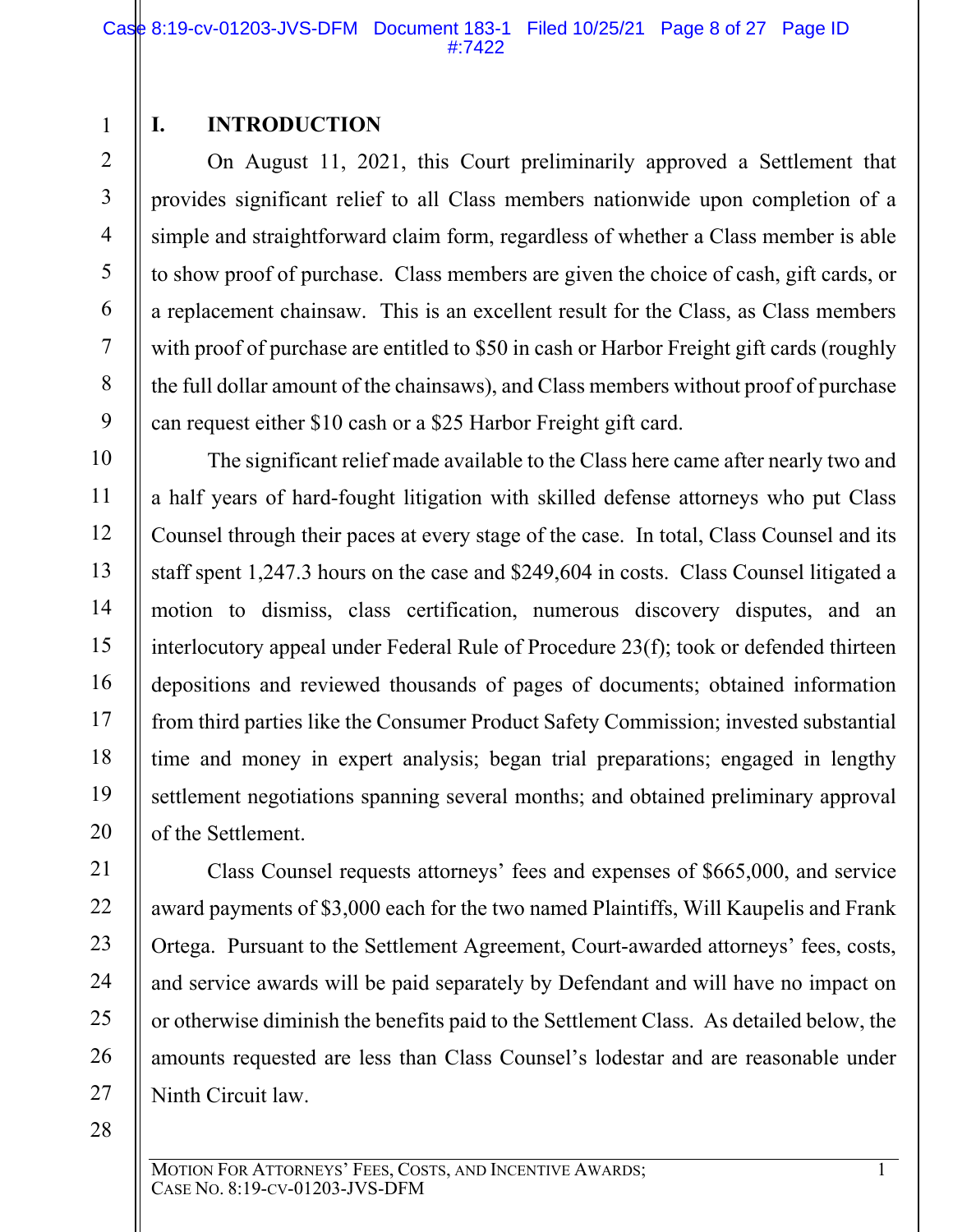1

3

4

5

6

7

8

9

10

11

12

13

14

15

16

17

18

19

20

21

22

23

24

25

26

27

# **II. CLASS COUNSEL'S EFFORTS ON BEHALF OF THE CLASS**

## **A. Class Counsel Spent Many Hours And Incurred Substantial Costs Litigating and Settling This Case**

Class Counsel and its staff invested 1,247.3 hours and \$249,604 in necessary out-of-pocket expenses to investigate, prosecute, and resolve this complex action. Smith Decl. ¶¶ 6, 9 and Exs. A-B. As a result, Class Counsel were able to overcome many obstacles to secure benefits for the Class.

**Motion to Dismiss.** Substantive motion practice started early. Defendant attacked Plaintiffs' complaint, and opposing Defendant's motion necessitated extensive research and lengthy briefing on multiple causes of action sounding in tort and warranty. *See id.* at ¶ 2(c); *see also* Dkt. Nos. 12-14, 22-24.

**Class Certification.** Plaintiffs' motion for class certification was the most hotly contested matter in this case. Defendant challenged both the propriety of certification on legal bases, as well as the propriety of Plaintiffs' engineering proof and damages methodology. Plaintiffs ultimately overcame Defendant's arguments and certified a multi-state breach of implied warranty class, and a California consumer protection class. Smith Decl. ¶ 2(j); *see also*, *e.g.*, Dkt. Nos. 34, 38, 66-74, 101, 104, 110-113, 116, 120, 123-124, 126, 129, 140.

Defendant's petition for appeal followed quickly after this Court's Order granting class certification. Class Counsel successfully opposed Defendant's Rule 23(f) petition. *See* Dkt. No. 148.

**Fact and Expert Discovery.** Discovery was contentious, time-consuming, and resource intensive. *See* Smith Decl. ¶ 2(i). Class Counsel sought, obtained, and analyzed thousands of pages of documents produced by Defendant. *Id.* at ¶ 2(f). Class Counsel had substantial meet-and-confer exchanges with Defendant pursuant to L.R. 37, including two fully briefed L.R. 37 motions to compel and a motion for a protective order. *Id.* at ¶ 2(i). In expert discovery, Plaintiffs presented 3 experts, Defendant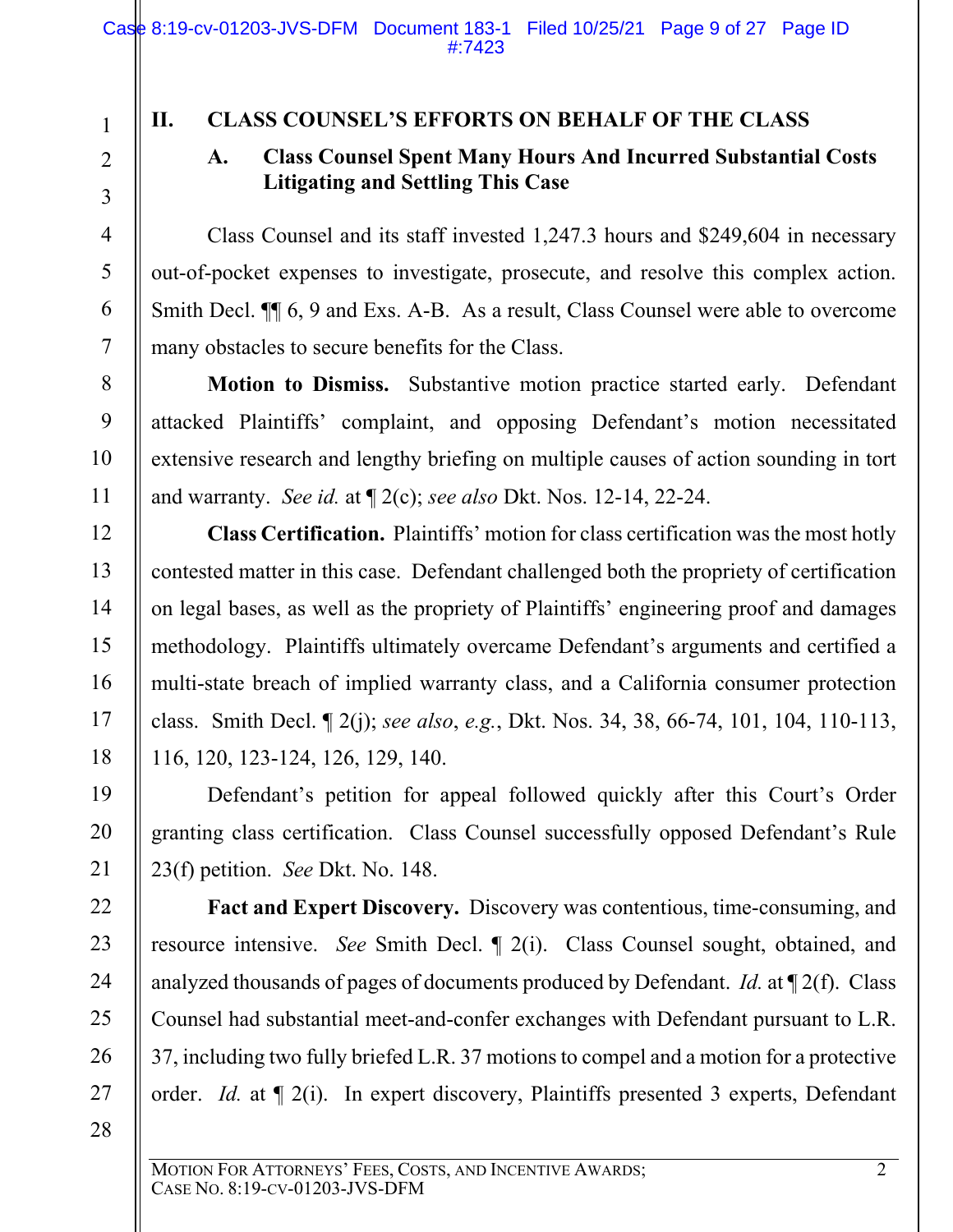presented 4 experts, and there were various *Daubert* challenges advanced against nearly every expert. *Id.* at  $\P$  2(h), (j). Ultimately, the parties took or defended 13 depositions. *Id.* at ¶ 2(f).

Of particular note is Class Counsel's work in finding, retaining, and supporting sophisticated experts that advanced complex damages models that would yield classwide damages and satisfy the standard articulated in *Comcast Corp. v. Behrend*, 569 U.S. 27 (2013). This specialized work was undertaken to withstand potential decertification efforts and merits challenges. Class Counsel devoted significant time and resources to this exercise given the breadth of the issues involved, the complexity of the economic modeling, the nature of the power tool market, and the vigorous defense Defendant mounted against Plaintiffs' damages model. *Cf.* Smith Decl.,  $\P$  2(h).

Class counsel also engaged in substantial factual investigations outside of discovery with Defendant. *Id*. at ¶ 2(g). These efforts included serving a subpoena/FOIA request to the Consumer Product Safety Commission ("CPSC"), interviewing potential witnesses, and researching publicly available information concerning customer experiences with the subject chainsaws and concerning Harbor Freight's recall. *Id.* 

**Settlement Negotiations and Preliminary Approval.** Class Counsel devoted time and resources to prepare for and participate in a mediation session with Magistrate Judge McCormick, as well as extensive negotiations over the several months that followed. *Id.* at  $\P$  2(m). Following mediation, the parties also resumed active litigation, including additional expert work and depositions. The parties finally reached an agreement in principle and executed a Memorandum of Understanding on April 27, 2021. The parties negotiated all substantive terms of the settlement before negotiating attorneys' fees, costs, and incentive awards for the Class Representatives. *Id.* at ¶ 3.

28

1

2

3

4

5

6

7

8

9

10

11

12

13

14

15

16

17

18

19

20

21

22

23

24

25

26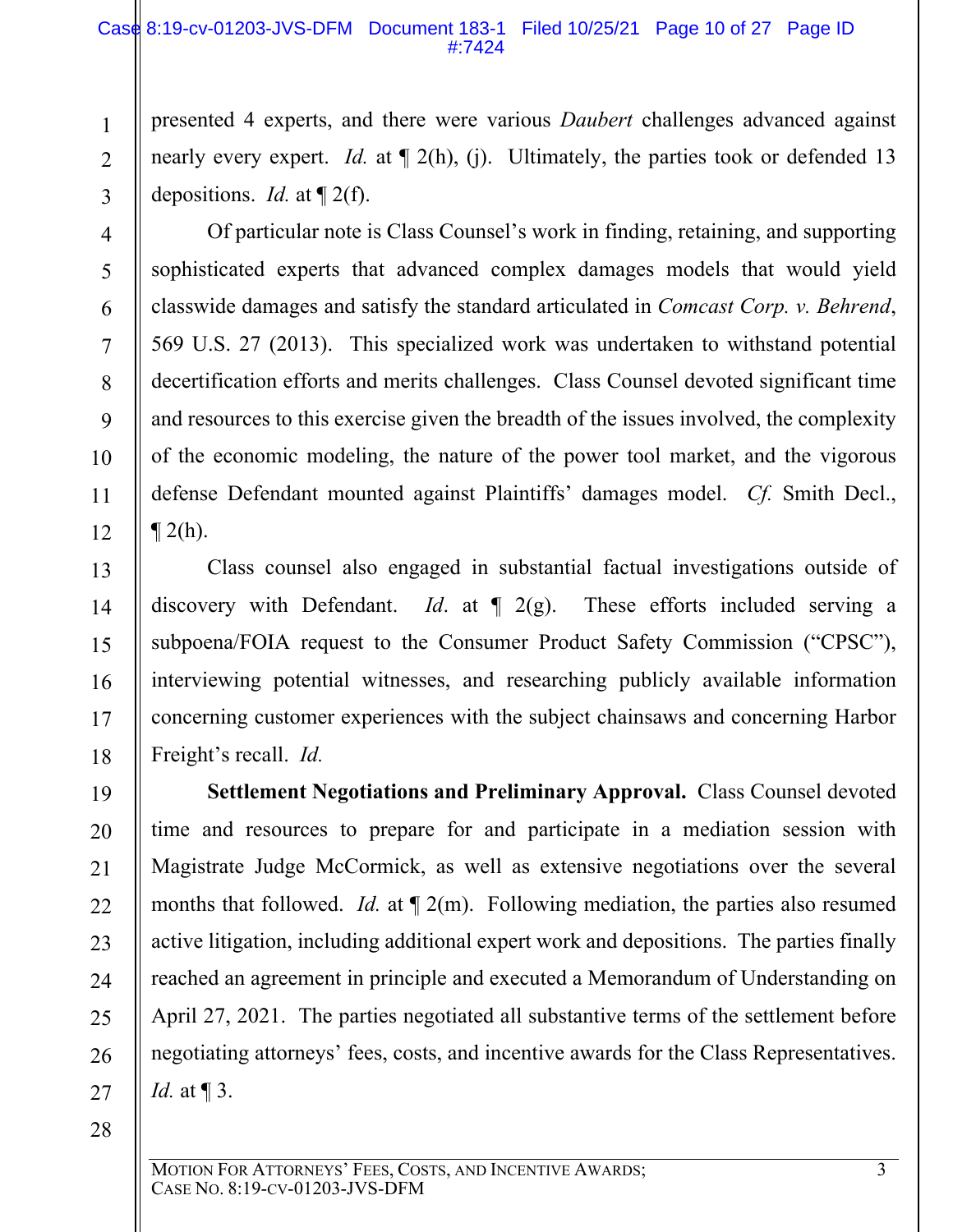#### Case 8:19-cv-01203-JVS-DFM Document 183-1 Filed 10/25/21 Page 11 of 27 Page ID #:7425

Once the parties reached agreement on the material settlement terms, preparing a long-form settlement agreement and related notice documents was a lengthy process. *Id.* at  $\sqrt{2}$ (m). Class Counsel then invested time and effort in obtaining preliminary approval. *Id.* at  $\P$  2(n).

**Other Miscellaneous Work.** In addition to the primary significant events described above, there were numerous other tasks that Class Counsel engaged in over the course of the litigation. These tasks included, among others, conducting a pre-suit investigation and preparing a pre-suit demand letter (Smith Decl.,  $\P$  2(a)); drafting the complaint (*id.* at ¶ 2(b)); participating in the Rule 26(f) conference, preparing joint case management statements, and negotiating a protective order (*id.* at ¶ 2(d)); analyzing Defendant's Answer and affirmative defenses (*id.* at ¶ 2(e)); preparing for trial (*id.* at ¶ 2(l)); working with the Settlement Administrator (*id.* at ¶ 2(o)); meeting with Plaintiffs and keeping them up to date on case developments *(id.* at  $\P$ [2(a), 18); and travelling from Oakland to Orange County for court appearances (*id*. at ¶ 2(c), (d)).

1

2

3

4

5

6

7

8

9

10

11

12

13

14

15

16

17

18

19

20

21

22

23

24

25

26

27

28

#### **B. Class Counsel Negotiated a Settlement that Provides Substantial Benefits to Class Members With and Without Proof of Purchase**

Each Settlement Class members is entitled to significant relief through this Settlement through a simple, straightforward claims process. Settlement Class Members who still have their chainsaws are entitled to a choice of \$50 cash (i.e., a full refund), a replacement chainsaw (valued at approximately \$50), or a \$50 Harbor Freight gift card. Settlement Class Members who do not have their chainsaws but have proof of purchase or proof of destruction are entitled to a choice of (a) \$50 cash, or (b) a \$50 Harbor Freight gift card. Settlement Class Members who do not still have their chainsaws and do not have proof of purchase or destruction are entitled to a choice of (a) \$10 cash, or (b) a \$25 Harbor Freight gift card. Given the amount of chainsaws sold minus the number of individuals who have participated in Defendant's recall, the Settlement relief made available is valued between \$8 million and \$40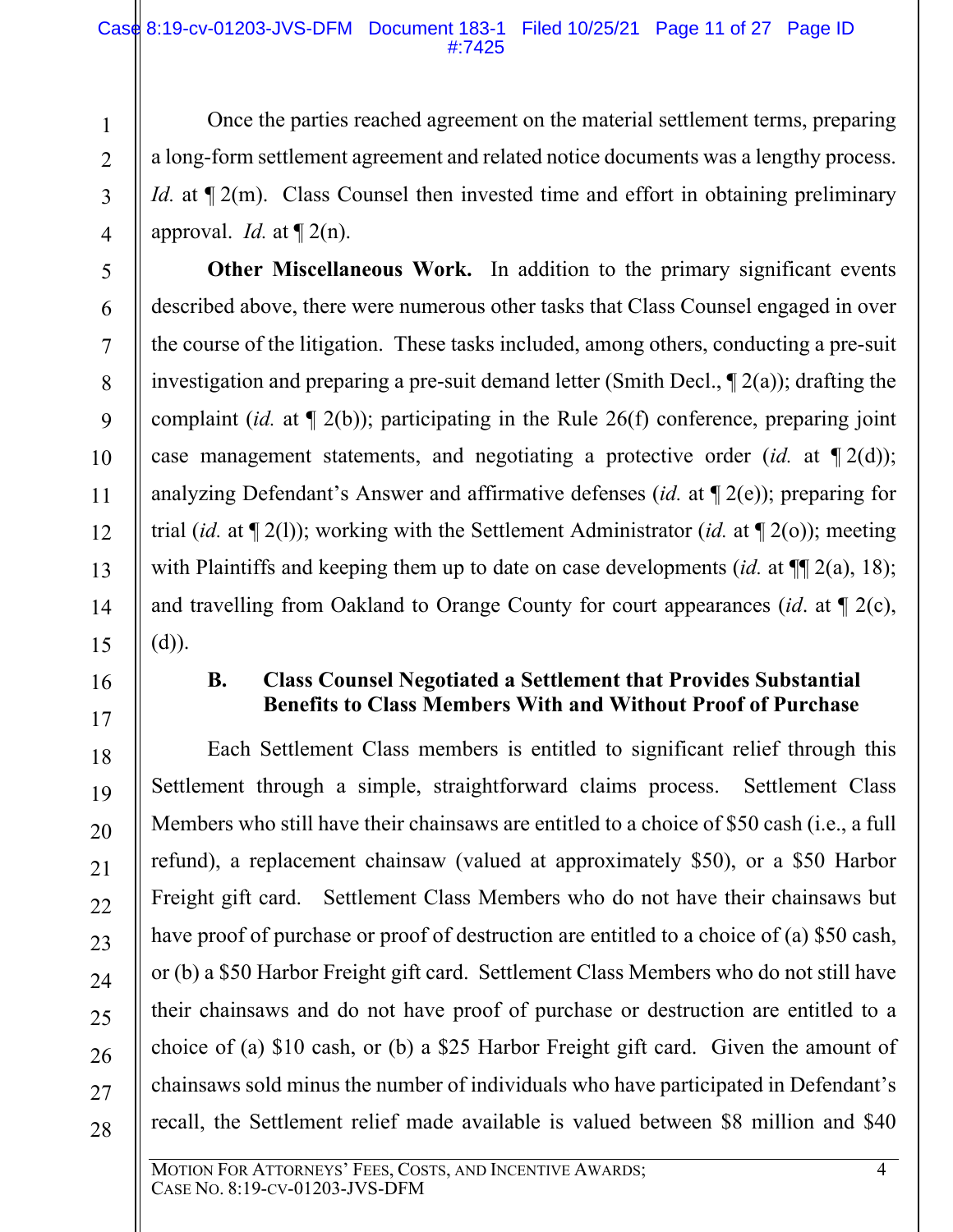million. See *Kaupelis v. Harbor Freight Tools*, 2021 WL 4816833, at \*10 (C.D. Cal.

Aug. 11, 2021) (Selna, J.) (citing to 7/9/21 Smith Decl. ISO Preliminary Approval).

# **III. THE COURT SHOULD AWARD THE REQUESTED ATTORNEYS' FEES AND COSTS**

Plaintiffs' causes of action, and in particular, the California Consumer Legal Remedies Act, Cal. Civ. Code § 1750 *et seq.*, ("CLRA"), require attorneys' fees and costs to prevailing plaintiffs, which includes settlements that provide for monetary relief or achieve some of the plaintiff's litigation objectives. *See Parkinson v. Hyundai Motor Am.*, 796 F. Supp. 2d 1160, 1169 (C.D. Cal. 2010).

The total amount requested here, \$665,000, covers costs and part of Class Counsel's fees. As discussed below, Class Counsel's fee request is appropriately analyzed under the lodestar method, which shows the request to be reasonable. The lodestar in this case is \$731,768.50 and the costs were \$249,604. Thus, after deducting costs, Class Counsel's fee request is approximately  $$415,395$ , which is a negative multiplier and only 56% of their total lodestar of \$731,768.50. *See* Smith Decl., ¶ 6 and Ex. A. The fee request is also reasonable under the percentage-of-the-fund method: Class Counsel's fee is only 8% of the lowest possible settlement value, well below the Ninth Circuit's 25% benchmark.<sup>2</sup>

# **A. Legal Standards**

"In a certified class action, the court may award reasonable attorney's fees and nontaxable costs that are authorized by law or by the parties' agreement." Fed. R. Civ. P. 23(h). "An award of attorneys' fees incurred in a suit based on state substantive law is generally governed by state law." *Champion Produce, Inc. v. Ruby Robinson Co.*, 342 F.3d 1016, 1025 (9th Cir. 2003); *see also Vizcaino v. Microsoft Corp*., 290 F.3d 1043, 1047 (9th Cir. 2002); *Kona Enters. v. Estate of Bishop*, 229 F.3d 877, 883

28

1

2

3

4

5

6

7

8

9

10

11

12

13

14

15

16

17

18

19

20

21

22

23

24

25

2 The payment of attorneys' fees, class representatives' service awards, and reimbursement of costs does not limit or reduce the class recovery in any way.

<sup>26</sup>  27

 $1 Le.$ , \$665,000-\$249,604 = \$415,395.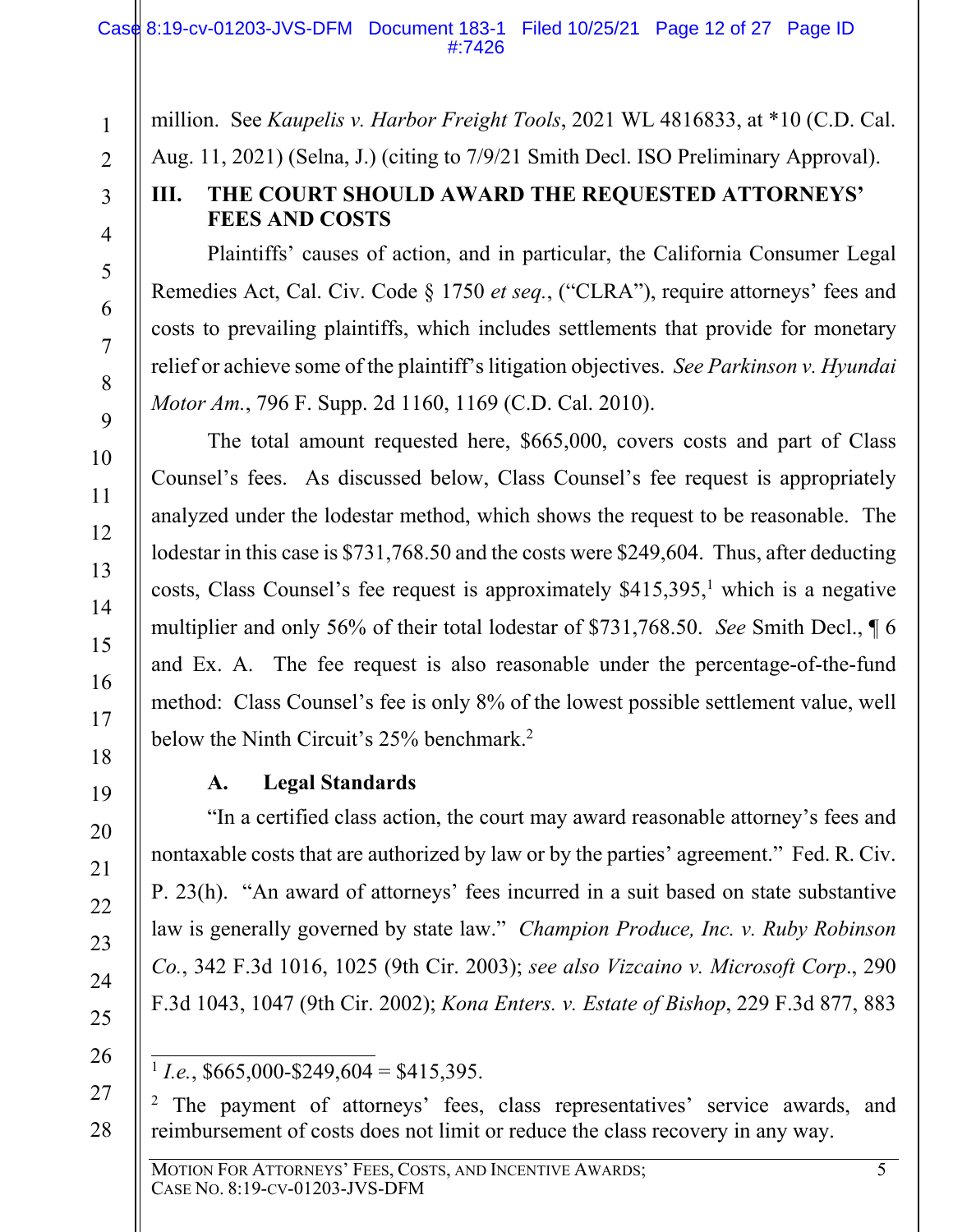(9th Cir. 2000). Under California law, the Court awards reasonable attorneys' fees and costs where, as here, a litigant proceeding in a representative capacity secures "substantial benefit of a pecuniary or nonpecuniary nature" for a class of persons. *Serrano v. Priest*, 20 Cal. 3d 25, 38 (1977).

"[C]ourts have an independent obligation to ensure that the award, like the settlement itself, is reasonable, even if the parties have already agreed to an amount." *In re Bluetooth Headset Products Liab. Litig*., 654 F.3d 935, 941 (9th Cir. 2011). At the same time, "[t]he task of a federal court in a diversity action is to approximate state law [regarding attorneys' fee awards] as closely as possible to make sure that the vindication of the state right is without discrimination because of the federal forum." *Farmers Ins. Exch. v. Sayas*, 250 F.3d 1234, 1236 (9th Cir. 2001).

## **B. Fee Shifting Statutes**

The CLRA "shall be liberally construed and applied to promote its underlying purposes, which are to protect consumers against unfair and deceptive business practices and to provide efficient and economical procedures to secure such protection." Cal. Civ. Code § 1760; *see also Wang v. Massey Chevrolet*, 97 Cal. App. 4th 856, 869 (2002). The CLRA provides a fee-shifting provision directing that "[t]he court shall award court costs and attorney's fees to a prevailing plaintiff in litigation filed pursuant to this section." Cal Civ. Code § 1780(e).

"[T]he availability of costs and attorneys fees to prevailing plaintiffs is integral to making the CLRA an effective piece of consumer legislation, increasing the financial feasibility of bringing suits under the statute." *Meyer v. Sprint Spectrum L.P.*, 45 Cal. 4th 634, 644 (2009) (quoting *Broughton v. Cigna Healthplans*, 21 Cal. 4th 1066 (1999)). "Accordingly, an award of attorney fees to 'a prevailing plaintiff' in an action brought pursuant to the CLRA is mandatory, even where the litigation is resolved by a pretrial settlement agreement." *Kim v. Euromotors West/The Auto Gallery*, 149 Cal. App. 4th 170, 178-79 (2007).

28

1

2

3

4

5

6

7

8

9

10

11

12

13

14

15

16

17

18

19

20

21

22

23

24

25

26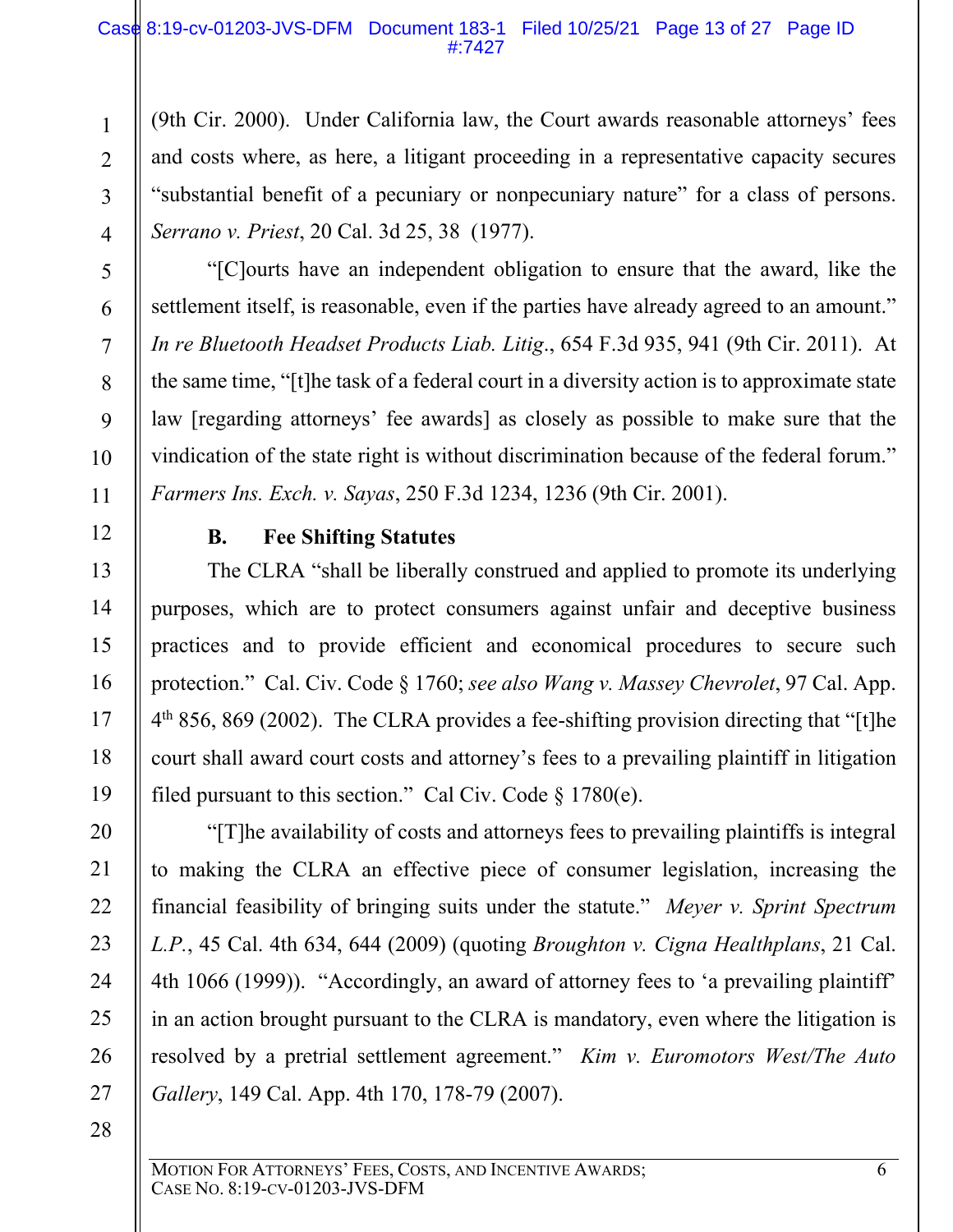#### Case 8:19-cv-01203-JVS-DFM Document 183-1 Filed 10/25/21 Page 14 of 27 Page ID #:7428

In the settlement of a CLRA claim, a plaintiff prevails if there is a "net monetary recovery," *Reveles v. Toyota by the Bay*, 57 Cal. App. 4th 1139, 1151 (1997), or where she is "denied direct relief" but nonetheless the lawsuit "has otherwise achieved its main litigation objective." *Graciano v. Robinson Ford Sales*, *Inc.*, 144 Cal. App. 4th 140, 151 (2006). *See also Kim*, 149 Cal. App. 4th at 178-81 (discussing *Reveles* and *Graciano* and concluding that the plaintiff prevailed if "he obtained a net monetary recovery or because he achieved most or all of what he wanted by filing the action or a combination of the two.").

 Here, Class Counsel has made a cash payment of, at minimum, \$10, available to approximately 800,000 Class Members. Therefore, there is a significant net recovery requiring an award of attorneys' fees and costs. The notice program also benefited class members who may not have yet heard about the recall of the subject chainsaws.

1

2

3

4

5

6

7

8

9

10

11

12

13

14

15

16

17

18

19

20

21

22

23

24

25

26

27

### **C. The Lodestar Method is Appropriate Here**

In cases that involve fee shifting, as under the CLRA, in which the responsibility to pay attorneys' fees is statutorily transferred from the prevailing plaintiff or class to the defendant, "the primary method for establishing the amount of 'reasonable' attorney fees is the lodestar method." *In re Consumer Privacy Cases*, 175 Cal. App. 4th 545, 556-557 (2009). Numerous California District Courts have applied the lodestar method in awarding attorneys' fees in settled class actions involving California consumer protection statutes, including the CLRA. *See Bruno v. Quten Research Inst., LLC*, 2013 WL 990495, at \*3-4 (C.D. Cal. Mar. 13, 2013); *Parkinson v. Hyundai Motor Am*., 796 F. Supp. 2d 1160 (C.D. Cal. 2010); *Hartless v. Clorox Co*., 273 F.R.D. 630 (S.D. Cal. 2011). This is particularly true where, as here, the agreement calls for an uncapped, claims-made settlement. *See*, *e.g*., *Brazil v. Dell Inc.*, 2012 WL 1144303, at \*1 (N.D. Cal. Apr. 4, 2012); *Create-A-Card, Inc. v. Intuit, Inc*., 2009 WL 3073920, at \*1 (N.D. Cal. Sept. 22, 2009).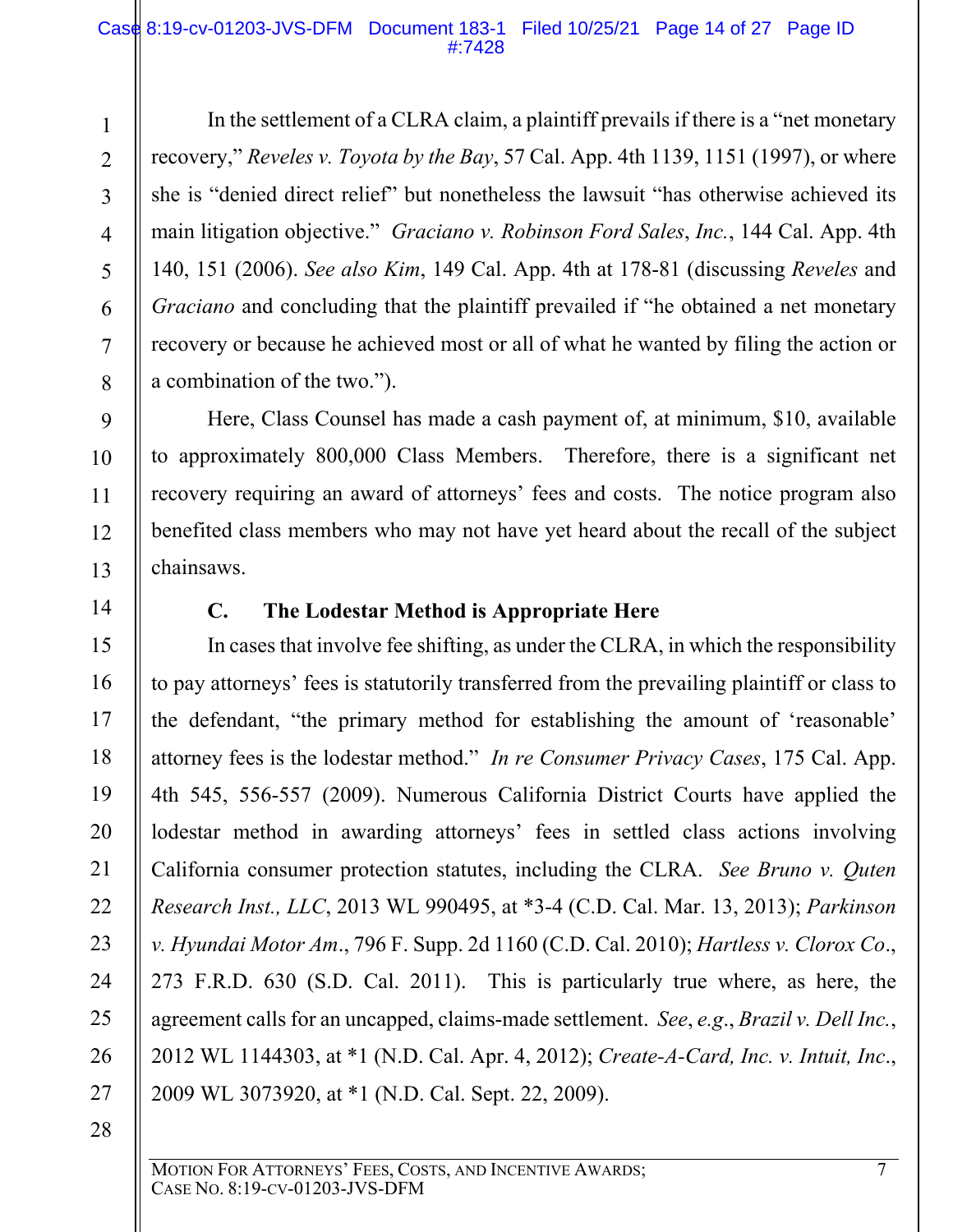2

3

4

5

6

7

8

9

10

11

12

13

14

15

16

17

18

19

20

21

22

23

25

27

28

California state courts are generally in accord. *See Ketchum v. Moses*, 24 Cal. 4th 1122, 1131-32 (2001) (under California law, "a court assessing attorney fees begins with a touchstone or lodestar figure, based on the careful compilation of the time spent and reasonable hourly compensation of each attorney . . . involved in the presentation of the case.") (quoting *Serrano*, at 48); *see also Hensley v. Eckhart*, 461 U.S. 424, 433 (1983); *Perdue v. Kenny A*., 130 S. Ct. 1662, 1672-73 (2010) (expressing strong preference for lodestar approach); *Serrano*, *supra*, at 48-49; *Meister v. Regents of Univ. of Calif*., 67 Cal. App. 4th 437, 449 (1998); *Fed-Mart Corp. v. Pell Enterprises*, 111 Cal. App. 3d 215 (1980).

The lodestar may then be adjusted up or down to account for other factors that are not subsumed within the initial lodestar analysis.<sup>3</sup>

## **D. The Requested Attorneys' Fees Are Reasonable Under the Lodestar Method**

"The lodestar figure is calculated by multiplying the number of hours the prevailing party reasonably expended on the litigation (as supported by adequate documentation) by a reasonable hourly rate for the region and for the experience of the lawyer." *In re Bluetooth*, 654 F.3d at 941. The resulting figure may be adjusted upward or downward to account for several factors including the quality of the representation, the benefit obtained for the class, the complexity and novelty of the issues presented, and the risk of nonpayment. *Hanlon v. Chrysler Corp.*, 150 F.3d

<sup>24</sup>  26  $3$  The factors already considered by the lodestar calculation are " $(1)$  the novelty and complexity of the issues, (2) the special skill and experience of counsel, (3) the quality of representation, (4) the results obtained, and (5) the contingent nature of the fee agreement." *Morales v. City of San Rafael*, 96 F.3d 359, 364 (9th Cir. 1996), *reh'g denied*, *amended on other grounds by* 108 F.3d 981 (9th Cir. 1997) (internal citations omitted). Additional factors to be considered in determining the appropriate upward or downward adjustment include: (1) the time and labor required; (2) the preclusion of other employment by the attorney due to acceptance of the case; (3) the 'undesirability' of the case; and (4) awards in similar cases. *Kerr v. Screen Extras Guild, Inc*., 526 F.2d 67, 70 (9th Cir. 1975), *cert. denied*, 425 U.S. 951 (1976).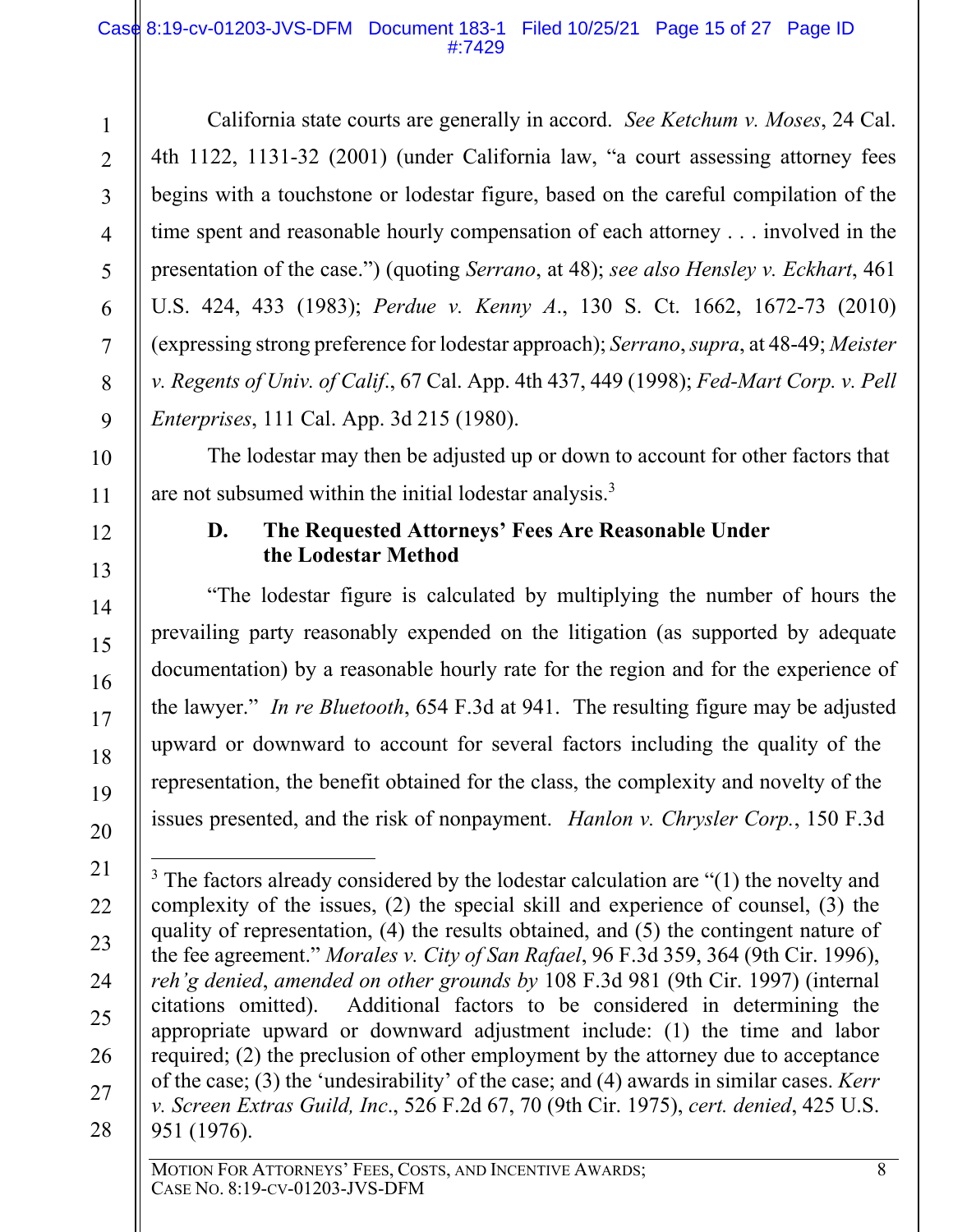1 2 3 4 5 6 7 8 9 10 11 12 1011, 1029 (9th Cir. 1998). Here, Class Counsel's combined lodestar (which does not include costs) is \$731,768.50. Smith Decl. ¶ 6. While the relevant factors would support a positive multiplier in this case, in accordance with the Settlement Agreement, Class Counsel requests an award of fees (and expenses) in the amount of \$665,000. This modest figure represents a steep discount from the lodestar and is a negative multiplier. "A negative multiple 'strongly suggests the reasonableness of [a] negotiated fee.'" *Moreno v. Capital Bldg. Maint. & Cleaning Servs.*, 2021 WL 4133860, at \*6 (N.D. Cal. Sep. 10, 2021) (quoting *Rosado v. Ebay Inc.*, 2016 WL 3401987, at \*8 (N.D. Cal. June 21, 2016)); *accord Askar v. Health Providers Choice, Inc.*, 2021 WL 4846955, at \*6 (N.D. Cal. Oct. 18, 2021). In light of the work performed and results achieved, Class Counsel's requested award is exceedingly fair and reasonable.

13

14

15

16

17

18

19

20

21

22

23

24

25

26

27

# *1. Class Counsel's Hourly Rates are Reasonable*

To assist the court in calculating the lodestar, a plaintiff must submit "satisfactory evidence . . . that the requested rates are in line with those prevailing in the community for similar services by lawyers of reasonable comparable skill, experience and reputation." *Blum v. Stenson*, 465 U.S. 886, 896 n.11 (1984). "[R]ate determinations in other cases, particularly those setting a rate for the plaintiffs' attorney, are satisfactory evidence of the prevailing market rate." *United Steelworkers of Am. v. Phelps Dodge Corp.*, 896 F.2d 403, 407 (9th Cir. 1990). Courts look to prevailing market rates in the community in which the court sits. *Schwarz v. Sec'y of Health & Human Servs.*, 73 F.3d 895, 906 (9th Cir. 1995); *see also Camancho v. Bridgeport Fin., Inc.*, 523 F.3d 973, 979 (9th Cir. 2008). Class Counsel's lodestar of \$731,768.50 is based on 1,247.3 attorney and staff hours, delivered over the course of close to two and a half years, and is supported by fair and reasonable rates and hours. Class Counsel's rates for work in this case were \$250-\$300/hour for paralegals, \$315-450/hour for associates, and \$700-1,000/hour for partners. Smith Decl., Exhibit

28

A.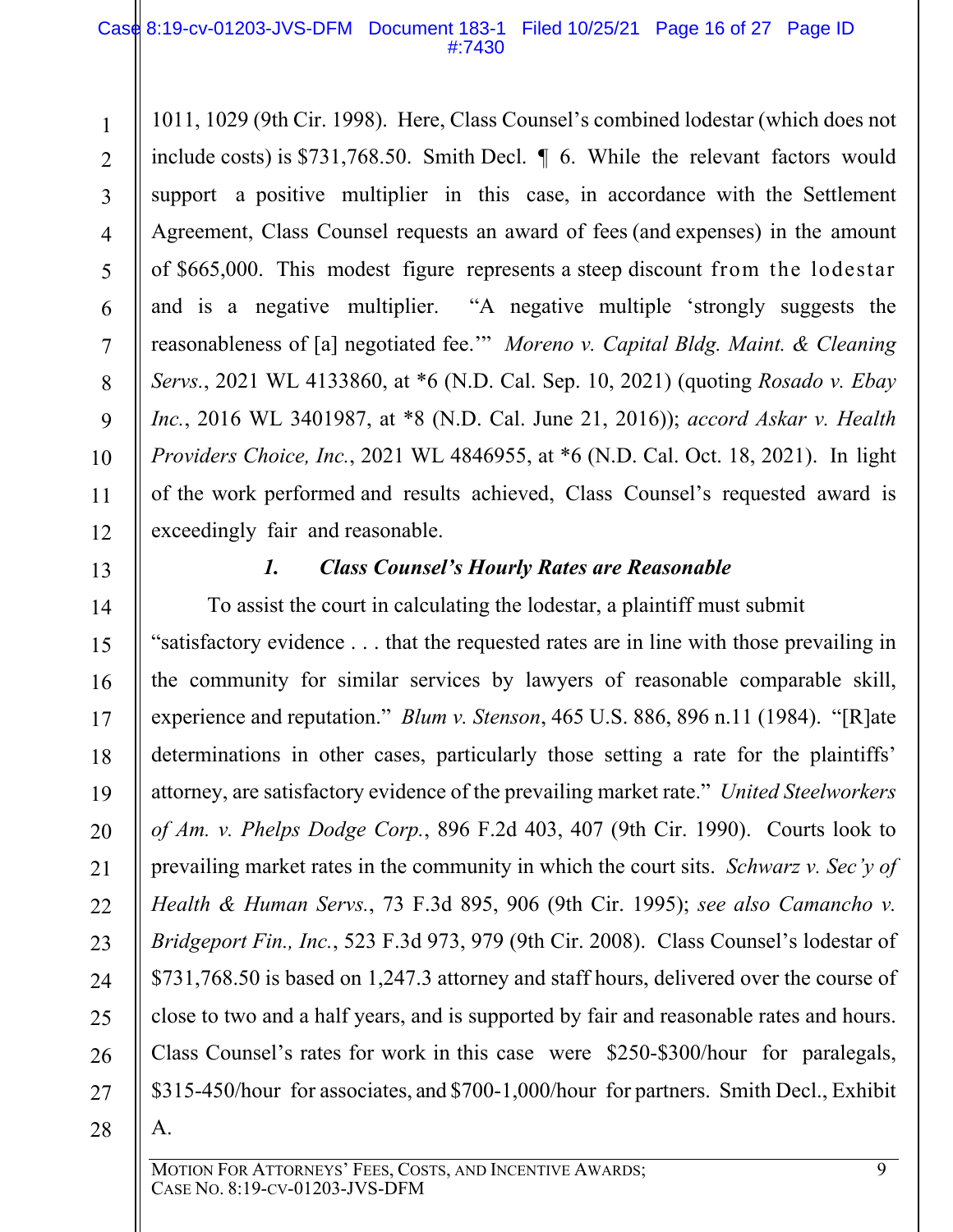### Case 8:19-cv-01203-JVS-DFM Document 183-1 Filed 10/25/21 Page 17 of 27 Page ID #:7431

27

28

1

2

3

4

5

Here, Class Counsel's rates are reasonable and consistent with the rates charged by both plaintiffs' and defense firms who practice in California. For this reason, numerous courts have found Bursor & Fisher's rates reasonable. Smith Decl. 13; *see also, e.g.*, *Perez v. Rash Curtis & Assocs.*, 2020 WL 1904533, at \*20 (N.D. Cal. Apr. 17, 2020) (approving Bursor & Fisher's fee motion and determined that their rates were "within a reasonable range for rates charged in this district for comparable work"); *West v. Cal. Service Bureau*, Case No. 4:16-cv-03124-YGR, Dkt. No. 128 (N.D. Cal. Jan. 23, 2019); *Dei Rossi v. Whirlpool*, 2:12-cv-00125-TLN-CKD, Dkt. Nos. 181-1 and 188 (2017) (approving fee request where Bursor & Fisher submitted hourly rates of up to \$875 per hour for partners and \$450 per hour for associates); *Zakskorn v. Am. Honda Motor Co.*, 2015 WL 3622990, \*13-15 (E.D. Cal. Jun. 9, 2015) (approving fee request where Bursor & Fisher submitted hourly rates of up to \$850 per hour for partners and \$450 per hour for associates).

Additionally, the hourly rates for each of the lawyers who staffed the case, which are set forth in Exhibit 2 of the Smith Declaration, are comparable to rates charged by attorneys with similar experience, skill, and reputation, for similar services in the California legal market. *See Smith Decl.* ¶¶ 11-14 and Exhibits C-J.4 *See*, *e.g.*, *In re Amgen Inc. Sec. Litig.*, 2016 WL 10571773, at \*9 (C.D. Cal. Oct. 25, 2016) (approving "a billing rate ranging from \$750 to \$985 per hour for partners, \$500 to \$800 per hour for 'of counsels'/senior counsel, and \$300 to \$725 per hour for other attorneys"); *id.* ("The Court has reviewed the attorneys' hourly rates and hours worked, and found them reasonable, given the duration of this litigation and the favorable settlement for the class"); *In re Toyota Motor Corp. Unintended Acceleration Mktg., Sales Practices, and Products Liability Litig.*, No. 10-ml- 02151

<sup>&</sup>lt;sup>4</sup> The Supreme Court and other courts have held that the use of current rates is proper since such rates compensate for inflation and the loss of use of funds. *See, e.g.*, *Missouri v. Jenkins*, 491 U.S. 274, 283-84 (1989) (recognizing "an appropriate adjustment for delay in payment—whether by the application of current rather than historic hourly rates or otherwise").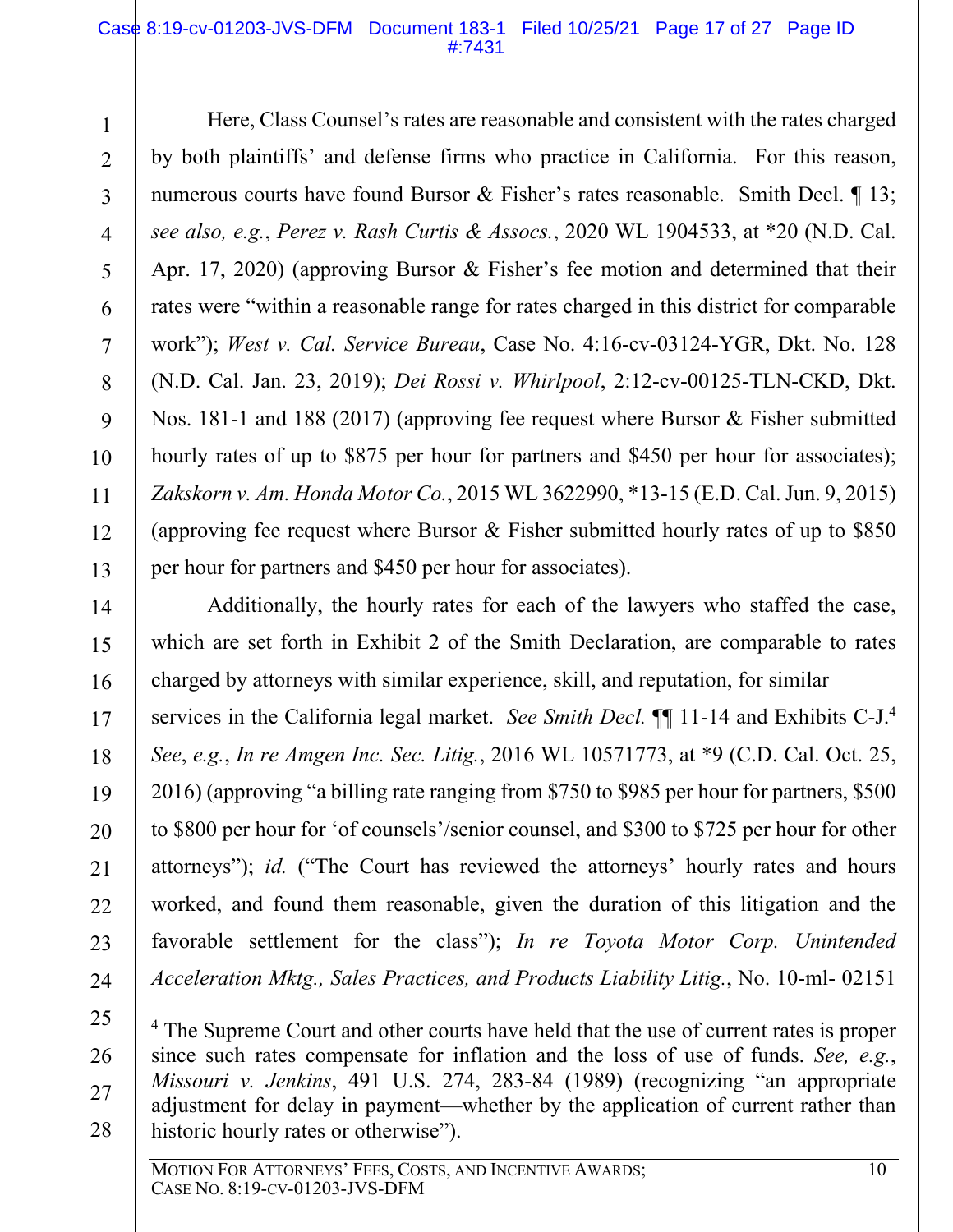2

3

4

5

6

7

8

9

10

11

12

13

14

15

16

17

18

19

20

21

22

23

24

25

26

27

28

NS (FMOx), Dkt. No. 3933 (C.D. Cal. June 24, 2013) (finding that "[c]lass counsel's experience, reputation, and skill, as well as the complexity of the case" justified their rates that ranged from \$150 to \$950); *Negrete v. Allianz Life Ins. Co. of N. Am*., 2015 U.S. Dist. LEXIS 168586, at \*51-52 (C.D. Cal. Mar. 17, 2015) (finding hourly rates ranging from \$335 to \$905 "reasonable for complex class action litigation in Los Angeles").

## *2. The Number of Hours Class Counsel Worked is Reasonable*

Class Counsel are entitled to be compensated for reasonable time spent at all points in the litigation. Courts should avoid engaging in an "*ex post facto* determination of whether attorney hours were necessary to the relief obtained." *Grant v. Martinez*, 973 F.2d 96, 99 (2d Cir. 1992). The issue "is not whether hindsight vindicates an attorney's time expenditures, but whether at the time the work was performed, a reasonable attorney would have engaged in similar time expenditures." *Id*. Moreover, courts need not "engage in armchair quarterbacking, nor [should it] encourage attorneys to litigate in a way that may jeopardize the quality of their representation." *Rutti v. Lojack Corp*., 2012 WL 3151077, at \*9 (C.D. Cal. July 31, 2012) (citation omitted).

Here, Class Counsel worked very efficiently and without co-counsel. Class Counsel's detailed daily billing records, which show what work was done and by whom, confirm Bursor & Fisher's efficient billing in this case. *See* Smith Decl. Ex. A. Class Counsel's total expenditure of 1,247.3 hours includes, *inter alia*, time billed for: pursuing pre-litigation investigation of the claims; researching and drafting the pleadings; motion practice associated with the motion to dismiss, motion for class certification, and discovery-related motions; briefing resulting from Defendant's 23(f) petition; drafting and responding to discovery; reviewing thousands of documents produced in discovery; taking or defending 13 depositions; interviewing and retaining engineering, damages, and marketing survey experts; preparing for trial; preparing for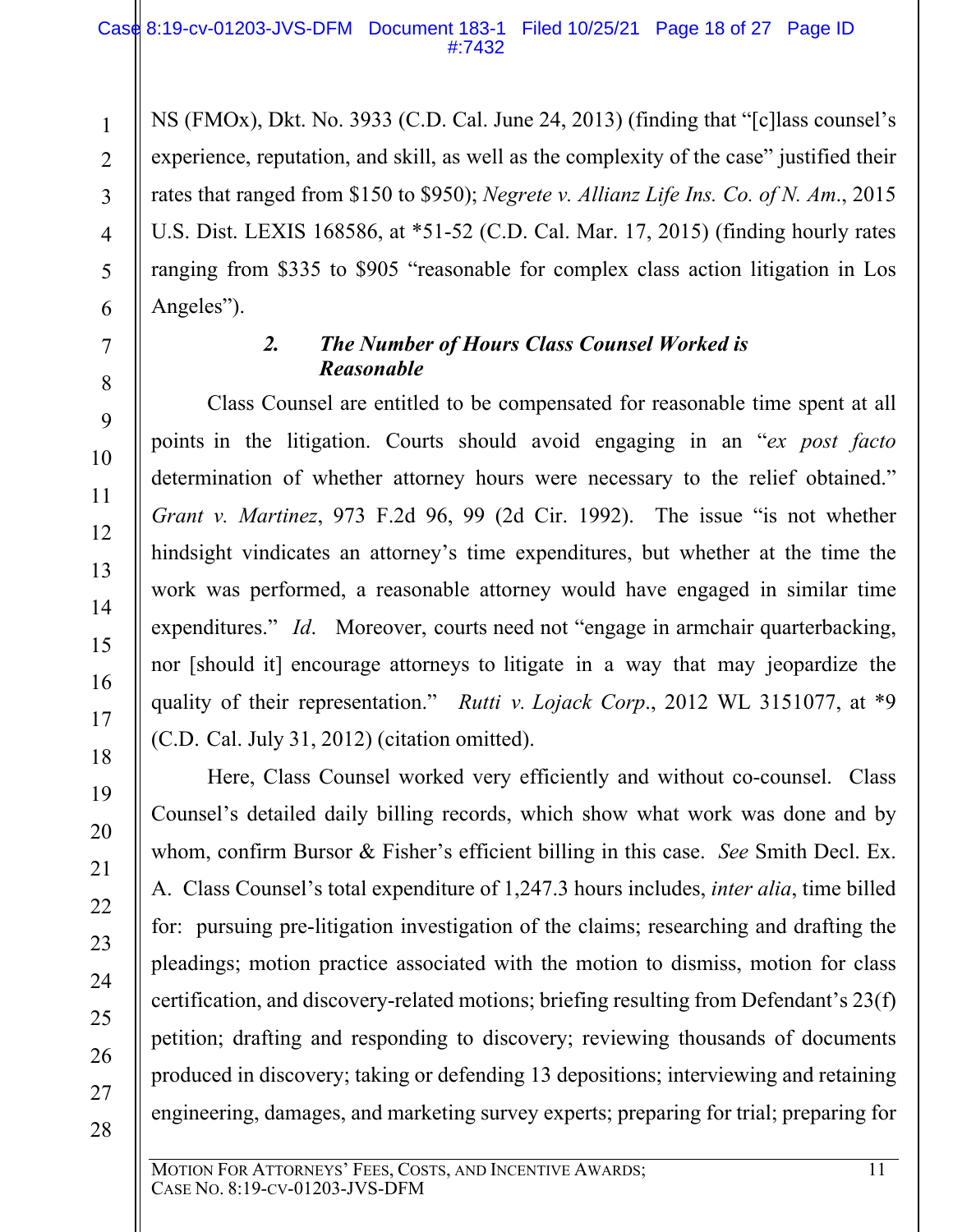2

3

4

5

6

7

8

9

10

11

12

13

14

15

16

17

18

19

20

21

22

23

24

25

26

27

28

and participating in a mediation and settlement-related meetings; working on the settlement agreement and related notice documents; drafting preliminary approvalrelated documents; communicating with Plaintiffs and third party witnesses; and overseeing settlement administration, including communicating with class members in connection with settlement administration, which remains ongoing. *See* Smith Decl.,  $\P$  2(a)-(o).

## **E. Class Counsel's Requested Fee Award is Reasonable Under the** *Kerr* **Factors Subsumed in the Lodestar Analysis**

"There is a strong presumption that the lodestar method results in a reasonable fee." *Rutti v. Lojack Corp*., 2012 WL 3151077, at \*1 (C.D. Cal. July 31, 2012) (internal citation omitted).<sup>5</sup> Furthermore, the reasonableness of the fee requested here is also established under the relevant *Kerr* factors, including the novelty and complexity of the litigation, counsel's skill and experience, the quality of representation, the results obtained, and the contingent nature of the fee agreement. *See Morales*, 96 F.3d at 364.6

# *1. Novelty and Complexity of the Litigation*

This litigation was novel and complex. First, Class Counsel undertook the task of investigating how chainsaws operated, the cause of the defective nature of the chainsaws, and what disclosures about the chainsaws were made by Defendant at the time of sale and were in the public domain during the time chainsaws were sold. *See* Smith Decl.  $\mathbb{I}$  2(g). This litigation had added difficulties created by the process of finding an engineering expert qualified and available to investigate the product, analyze its internal components, and determine whether the product is defective. *Cf*.

<sup>&</sup>lt;sup>5</sup> Moreover, "in the Ninth Circuit it is an abuse of discretion to base attorney's fees Fig. 1026, 1027 (9th Cir. 1997)).<br>F.3d 1026, 1027 (9th Cir. 1997)).

<sup>6</sup> Class Counsel does not seek a multiplier, and therefore does not address the additional *Kerr* factors that discuss whether a multiplier is appropriate.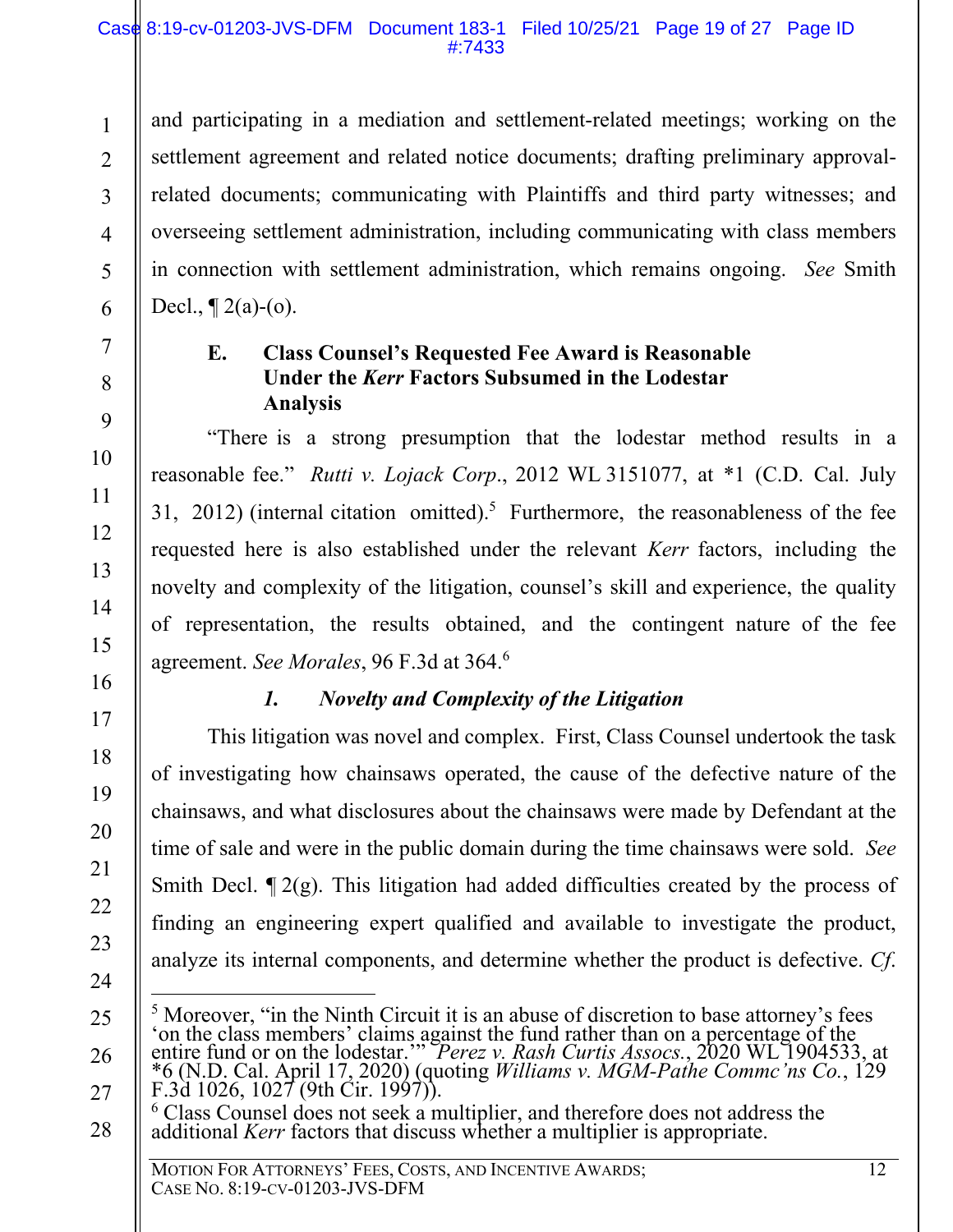2

3

4

5

6

7

8

9

10

11

12

13

14

15

16

17

18

19

20

21

22

23

24

25

26

*id*. at  $\P$  2(h). The attorneys who primarily work on this case do not have an engineering background, and thus had to gain a basic familiarity with certain engineering principles to understand how the subject chainsaws worked and the cause of the alleged defect at issue here. *Id*. at ¶ 2(g). Class counsel also worked with consumer survey and economics experts to establish a viable damages model that survived Daubert challenges. *See* Dkt. No. 140 (denying motions to exclude Plaintiffs' experts).

Second, both in its motion to dismiss and at class certification, Defendant relied heavily on its existing recall as a defense and cited authorities that Defendant argued supported its position. *See generally* Dkt. Nos. 13, 74. As a result, unlike most consumer protection class actions, this case required discovery and legal research targeted towards Defendant's arguments that its recall furnished an affirmative defense and supported denial of class certification.

Third, Plaintiffs were able to win class certification despite vigorous opposition, and that part of the case required significant efforts. On March 2, 2020, Plaintiffs filed an opening brief supported by 30 exhibits. Dkt. No. 34. Plaintiffs' reply brief, filed on September 8, 2020, was supported by 61 exhibits, including a detailed timeline/ summary of evidence pursuant to FRE 1006 that required extensive work to prepare. Dkt. No. 116; *see also* Smith Decl.,  $\parallel$  2(j). In connection with class certification, Plaintiffs' counsel also prepared and filed oppositions to two separate *Daubert*  motions seeking to exclude all of Plaintiffs' expert witnesses. Dkt. Nos. 101, 104. Seven of the thirteen depositions in this case were taken in connection with the class certification briefs. Smith Decl., ¶ 2(j). Harbor Freight also filed objections to certain evidence that Plaintiffs submitted in support of their oppositions to Harbor Freight's *Daubert* motions, as well as certain evidence submitted in support of Plaintiffs' reply brief, and Class Counsel prepared and filed responses to these objections. Dkt. Nos. 123, 124.

27 28 The successful outcome of the class certification motion was also due, in large part, to Class Counsel's ability to work with damages experts who developed robust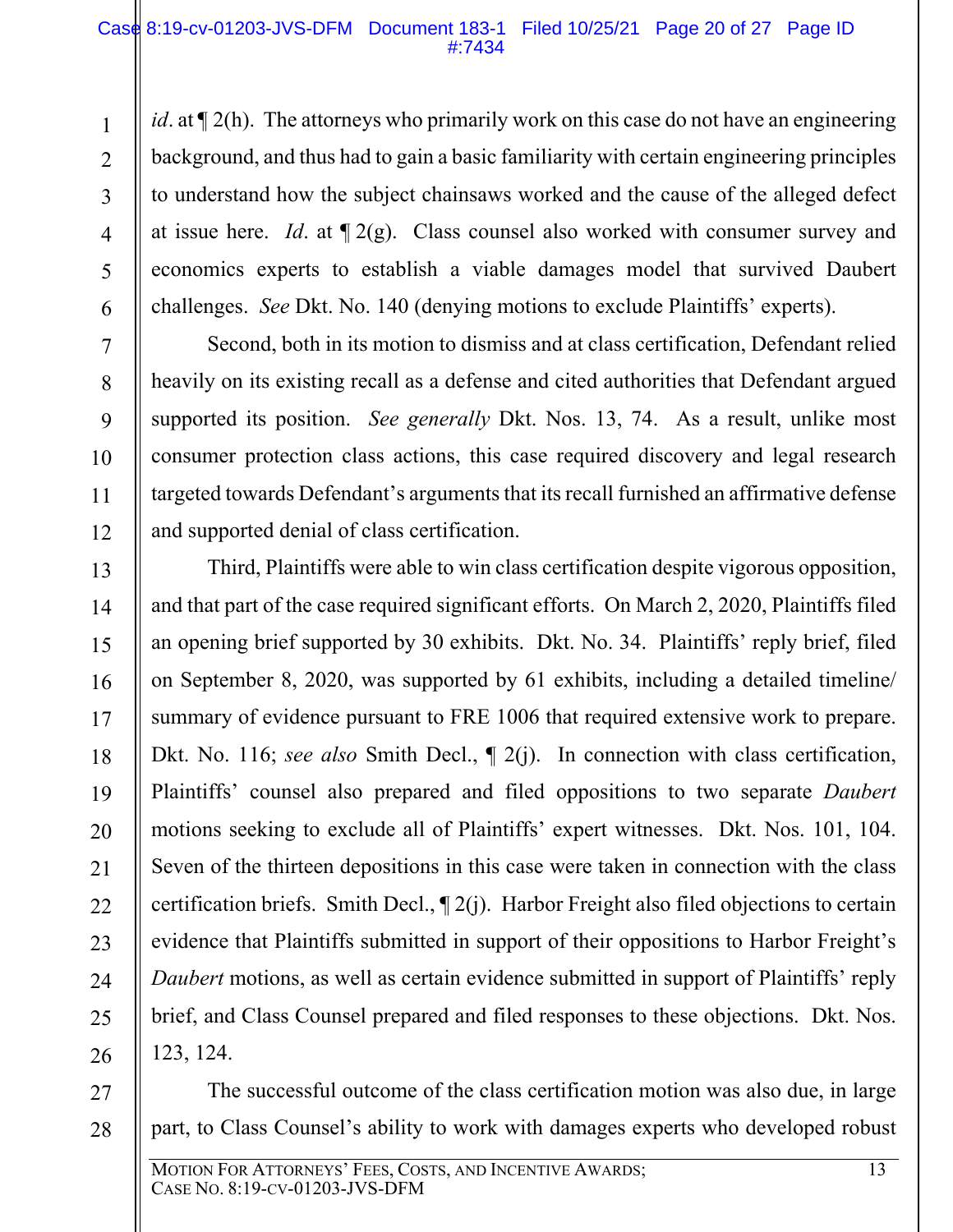### Case 8:19-cv-01203-JVS-DFM Document 183-1 Filed 10/25/21 Page 21 of 27 Page ID #:7435

1

2

3

4

5

6

7

8

9

10

11

12

13

14

15

16

17

18

19

20

21

22

23

24

25

26

27

28

damages models that withstood Defendant's *Daubert* motions. The damages issue consumed significant time and resources paid to economic and marketing experts. Lastly, the granting of class certification also faced the prospect of appellate review, which Plaintiffs successfully opposed.

 Accordingly, Class Counsel faced and surmounted numerous novel and complex issues.

# *2. Skill and Experience of Class Counsel and Quality of Representation*

 Class Counsel are all experienced and skilled class action practitioners. Indeed, "[t]he Court has already concluded that attorneys from Bursor  $\&$  Fisher, [P.A.] are adequate class counsel." Order Granting Preliminary Approval, at 11 (Dkt. No. 179); *see also* Smith Decl., Exhibit K (firm resume).

# *3. Class Counsel Obtained a Favorable Result for the Settlement Class*

 Approximately 800,000 chainsaw purchasers are eligible to make a claim for a cash payment (or gift card if they so choose), making anywhere from \$8 million to \$40 million available to class members. In addition to the monetary relief available, Defendant agreed to pay up to \$665,000 in Court-awarded attorneys' fees and costs, plus Court-awarded service awards to the Named Plaintiffs.

# *4. The Contingent Nature of the Litigation & Preclusion from Other Work*

 Despite their investment of more than 1,200 hours and nearly \$250,000 in litigation expenses, there was significant risk that Class Counsel would not receive any compensation for their legal services or recover their out-of-pocket costs. Class Counsel's ability to collect compensation was entirely contingent upon prevailing on Plaintiffs' claims. The substantial risk of non-recovery inherent in class litigation merits the Court's consideration. *See In re Omnivision Techs., Inc.*, 559 F. Supp. 2d 1036, 1046-47 (N.D. Cal. 2008) ("The risk that further litigation might result in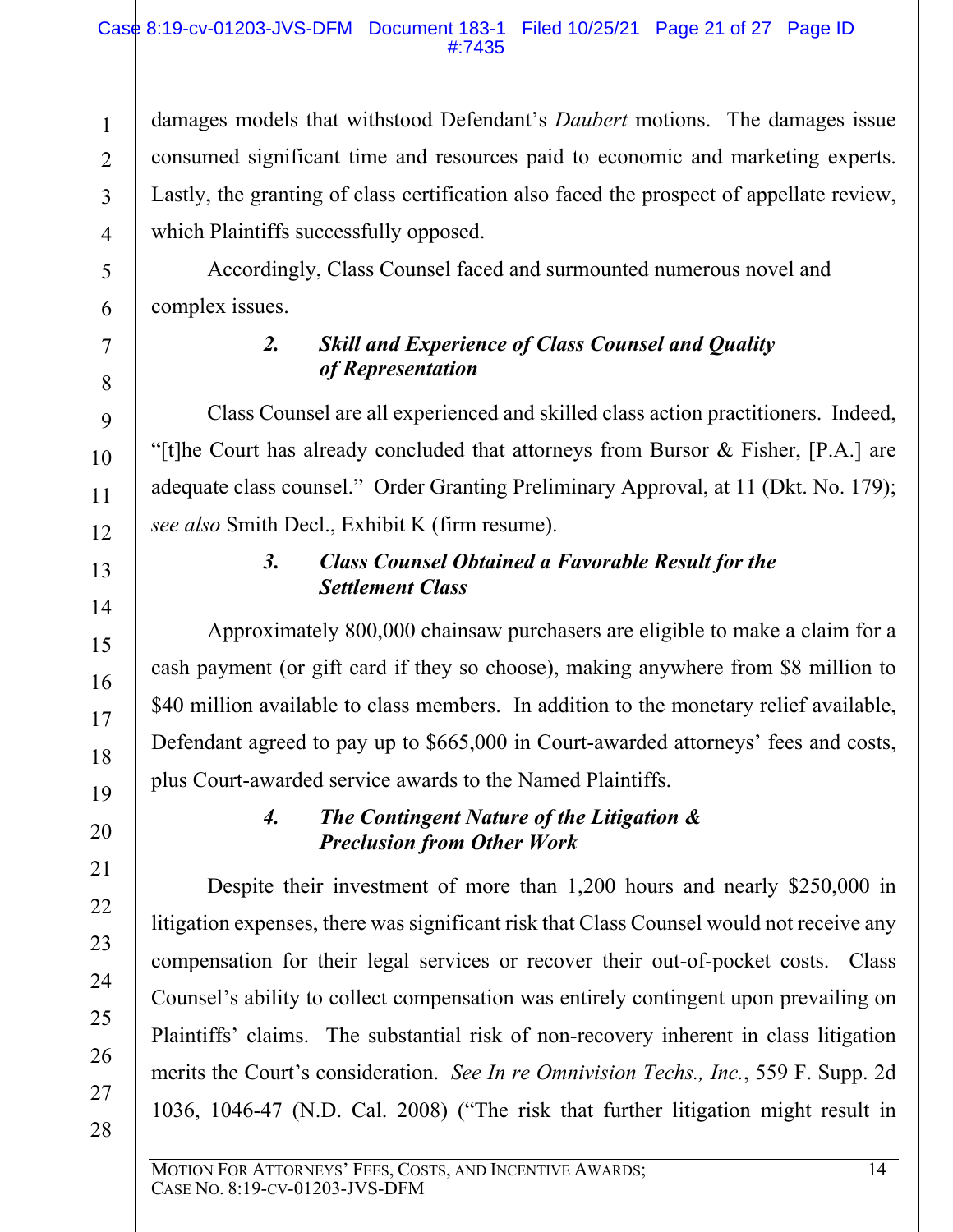### Case 8:19-cv-01203-JVS-DFM Document 183-1 Filed 10/25/21 Page 22 of 27 Page ID #:7436

[p]laintiffs not recovering at all, particularly a case involving complicated legal issues, is a significant factor in the award of fees."); *accord In re Nat'l Collegiate Athletic Ass'n Athletic Grant-in-Aid Cap Antitrust Litig.*, 2017 WL 6040065, at \*3 (N.D. Cal. Dec. 6, 2017), aff'd, 768 F. App'x 651 (9th Cir. 2019); *see also In re Pac. Enters. Sec. Litig.*, 47 F.3d 373, 379 (9th Cir. 1995) (holding fees justified "because of the complexity of the issues and the risks").

 Over the course of the litigation, there were extended periods of time when attorneys from Bursor & Fisher worked on this litigation to the exclusion of work on their other matters. Smith Decl., ¶ 8. This was particularly true during the intensive weeks when the parties' experts were being deposed, as well as months during which counsel were preparing for expert depositions, preparing Plaintiffs' motion for class certification, opposing Defendant's *Daubert* motions, and preparing Plaintiffs' reply in support of class certification. *Id.*

In sum, Class Counsel's requested fee readily satisfies the *Kerr* factors.

## **F. A Percentage Cross-Check Demonstrates that Class Counsel's Requested Fee is Reasonable**

 In California, "[c]ourts recognize two methods for calculating attorneys' fees in civil class actions: the lodestar/multiplier method and the percentage of recovery method. *Wershba v. Apple Computer, Inc.*, 91 Cal. App. 4th 224, 254 (2001) (citing *Zucker v. Occidental Petroleum Corp*., 968 F. Supp. 1396, 1400 (C.D. Cal. 1997)); *see also Vizcaino v. Microsoft Corp.*, 290 F.3d 1043, 1047 (9th Cir. 2002). In cases such as this one, where "the value of the class recovery can be monetized with a reasonable degree of certainty," the trial court may cross check the reasonableness of a fee by considering the amount to be awarded as a percentage of the benefit received by the class. *Lealao v. Beneficial California, Inc.*, 82 Cal. App. 4th 19, 50 (2000). Here, the minimum value of the Settlement is approximately \$8 million in cash relief to Class Members (i.e. \$10 x approximately 800,000 Class Members), and the maximum value of the Settlement is \$40 million in cash relief to Class Members (i.e.

1

2

3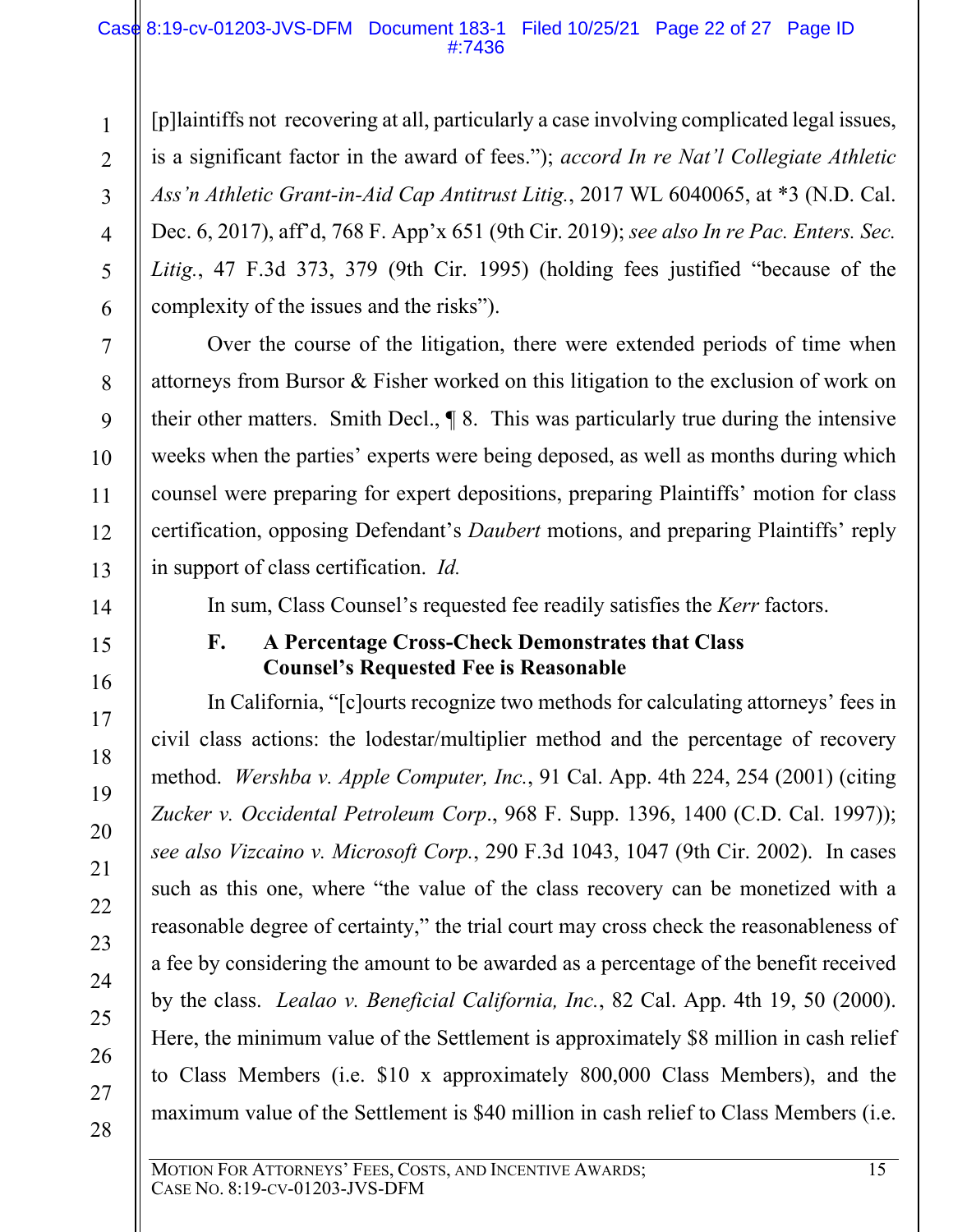2

3

4

5

6

7

8

9

10

11

12

13

14

15

16

17

18

19

20

21

22

23

24

25

26

27

28

\$50 x 800,000 Class Members). The total request of \$665,000 in fees and costs, at most, represents only 8% of the total Settlement value—well below the accepted range generally awarded in class actions. *See*, *e.g.*, *Vizcaino, supra*. Moreover, the requested \$665,000 is inclusive of \$249,604.16 in litigation costs, making the fee portion of the requested award \$415,000, or 5% of the Settlement value.

Courts within this District have held that fees and costs may be included for purposes of calculating the total settlement value. *E.g.*, *Weeks v. Kellogg Co.*, 2013 WL 6531177, at \*29 (C.D. Cal. Nov. 23, 2013) (recognizing that a settlement that prevents costs from being paid from the settlement fund confers a concrete benefit on the class, and including such costs in calculating settlement value). If fees and costs are included, which will be paid by Defendant separate and apart from monetary relief to the Class, the Settlement is properly valued at \$8.665 million (at minimum). Using that figure, the fee portion of the requested award is only 4.8% of the Settlement value.

Accordingly, Plaintiffs' fee request is fair and reasonable when measured as a percentage of the benefit, is consistent with California and Ninth Circuit precedent, and is warranted given the outstanding result Class Counsel obtained on behalf of the Class.

## **G. The Requested Expenses Reimbursement is Reasonable and Should be Granted**

In addition to appropriate attorneys' fees, all expenses that are typically billed by attorneys to paying clients in the marketplace are compensable. *See Missouri v. Jenkins by Agyei*, 491 U.S. 274, 286 (1989); *accord Grove v. Wells Fargo Fin. California, Inc.*, 606 F.3d 577, 580 (9th Cir. 2010); *see also Omnivision*, 559 F. Supp. 2d at 1048 ("[a]ttorneys may recover their reasonable expenses that would typically be billed to paying clients in non-contingency matters.").

 Here, Class Counsel have incurred and paid, and seek reimbursement of, recoverable costs and expenses totaling \$249,604.16. As noted above, these costs are already included within the total \$665,000 requested here. These costs were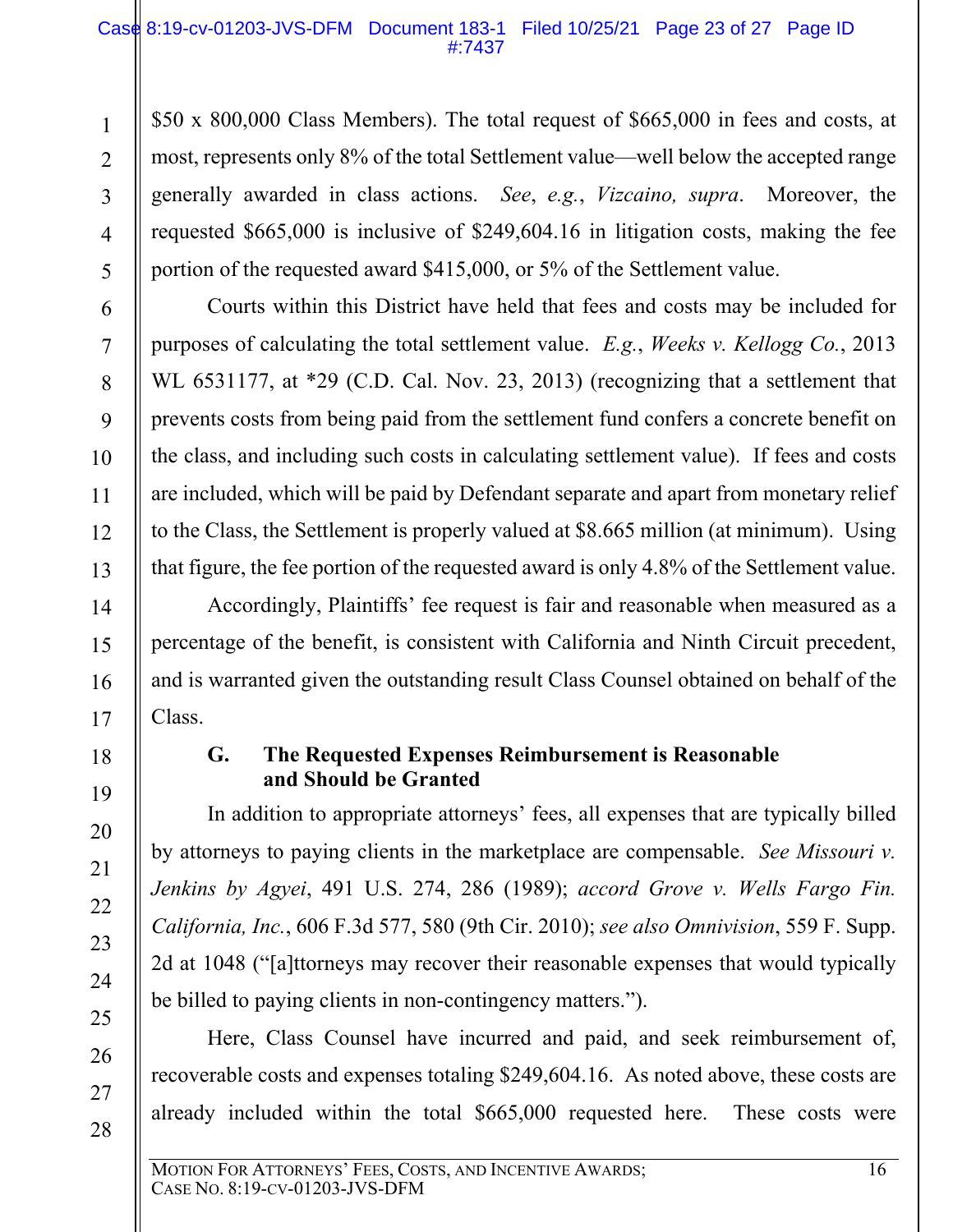reasonably and necessarily incurred by Class Counsel despite the risk that they would not be recovered. They include typical litigation costs, such as: videographer and court reporter fees for depositions, expert witness fees, court fees, travel, and other customary litigation expenses. A more detailed accounting of the costs and expenses is set forth in the Smith Declaration submitted herewith. *See* Smith Decl., Exhibit B. Defendant has agreed to reimburse Plaintiffs' litigation expenses and fees not to exceed \$665,000 pursuant to the Settlement Agreement.

1

2

3

4

5

6

7

8

9

10

11

12

13

14

15

16

17

18

19

20

21

22

23

24

25

26

27

28

## **IV. THE REQUESTED SERVICE AWARDS ARE REASONABLE**

In recognition of their efforts on behalf of the Class, and subject to the approval of the Court, Defendant has agreed to pay the Class Representatives up to \$3,000 each (for a total of \$6,000), as appropriate compensation for their time and effort serving as the class representatives in this litigation.

Incentive awards "are fairly typical in class action cases." *Rodriguez v. W. Publ'g Corp.*, 563 F.3d 948, 958 (9th Cir. 2009). Such awards "are intended to compensate class representatives for work done on behalf of the class, to make up for financial or reputational risk undertaken in bringing the action, and, sometimes, to recognize their willingness to act as a private attorney general." *Id*. at 958-59. Incentive awards are committed to the sound discretion of the trial court and should be awarded based upon the court's consideration of, *inter alia*, the amount of time and effort spent on the litigation, the duration of the litigation and the degree of personal gain obtained as a result of the litigation. *See Van Vranken v. Atl. Richfield Co.*, 901 F. Supp. 294, 299 (N.D. Cal. 1995).

The requested amount of \$3,000 each for the Class Representatives is appropriate to compensate them for their efforts in bringing this action for the benefit of hundreds of thousands of Class Members. Both Class Representatives sat for a deposition in this case, which required substantial time spent on preparation, travel, attendance, and transcript review. Kaupelis Decl., ¶ 6; Ortega Decl., ¶ 6. Throughout the litigation, the Class Representatives were frequently in contact with Class Counsel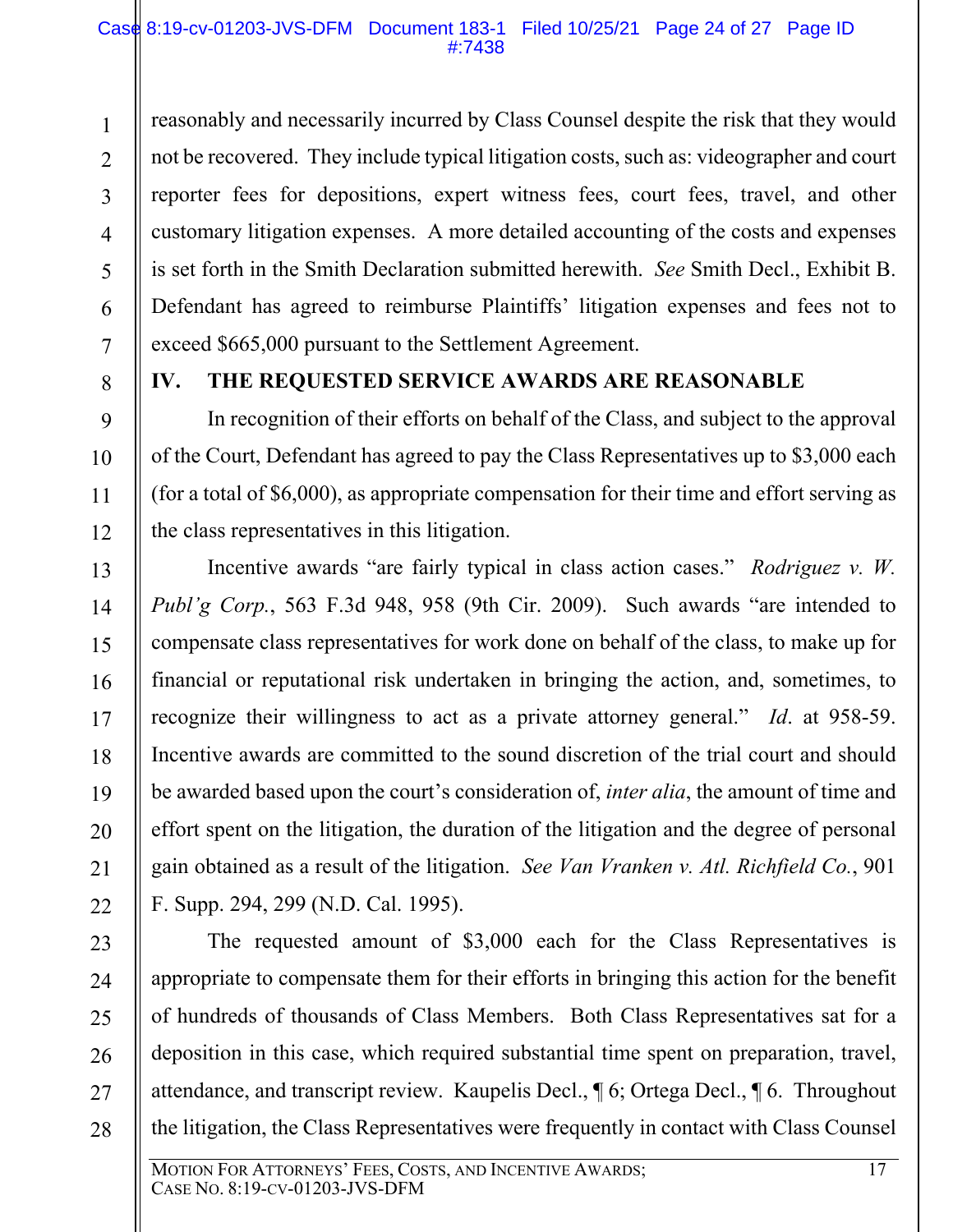### Case 8:19-cv-01203-JVS-DFM Document 183-1 Filed 10/25/21 Page 25 of 27 Page ID #:7439

1

2

3

4

5

6

7

8

9

10

11

12

13

14

15

16

17

18

19

20

21

22

23

to discuss the case, work on discovery issues, and provide declarations. Kaupelis Decl., ¶¶ 5, 7(c); Ortega Decl., ¶¶ 5, 7(c). They assisted in Class Counsel's pre-suit investigation by discussing their experiences and providing information on their purchase and use of the chainsaws, and performed their own independent research before hiring counsel Kaupelis Decl., ¶ 7(a); Ortega Decl., ¶ 7(a). They provided information necessary for drafting the Complaint filed in this litigation, and they reviewed it for accuracy before it was filed. *See* Kaupelis Decl., ¶ 7(a), (f); Ortega Decl., ¶ 7(a), (f). They worked with Class Counsel to respond to written discovery and to search for requested documents. *See* Kaupelis Decl., ¶ 7(c)-(e); Ortega Decl.,  $\P$  7(c)-(f). They were involved in the settlement process. Kaupelis Decl.,  $\P$  7(c); Ortega Decl., ¶ 7(c). In short, their involvement in this case "has been nothing short of essential," and their participation has resulted in a significant benefit to purchasers of the chainsaws across the United States. Smith Decl., ¶ 18.

 Importantly, the amount of service awards here is less than or comparable to service awards that this Court has approved in other class actions, and the same holds true for courts throughout this Circuit.7 In *Alvarez v. Sirius XM Radio Inc.*, 2021 WL 1234878, at \*13 (C.D. Cal. Feb. 8, 2021) (Selna, J.), for example, this Court awarded a \$3,000 service fee for Paul Wright, who submitted a declaration that he had spent approximately 20 hours on the case. In comparison, Plaintiffs Kaupelis spent approximately 24-25 hours working on this matter, and Mr. Ortega spent approximately 23 hours working on this matter, but they are seeking the same amount awarded to Mr. Wright in the *Alvarez* matter. *See* Kaupelis Decl., ¶¶ 5-7; Ortega Decl.,  $\P$  5-7. There are several other decisions from this Court granting final approval

<sup>24</sup>  25 26 27 28 <sup>7</sup> *Alberto v. GMRI, Inc*., 252 F.R.D. 652, 669 (E.D. Cal. 2008) ("Courts have generally found that \$5,000 incentive payments are reasonable"); *Faigman v. AT & T Mobility LLC*, 2011 WL 672648, \*5 (N.D. Cal. Feb.16, 2011) ("incentive payments of \$5,000 are presumptively reasonable"); *In re Toys R Us–Delaware, Inc.-Fair & Accurate Credit Transactions Act (FACTA) Litig*., 295 F.R.D. 438, 472 (C.D. Cal. 2014) (approving \$5,000 incentive award).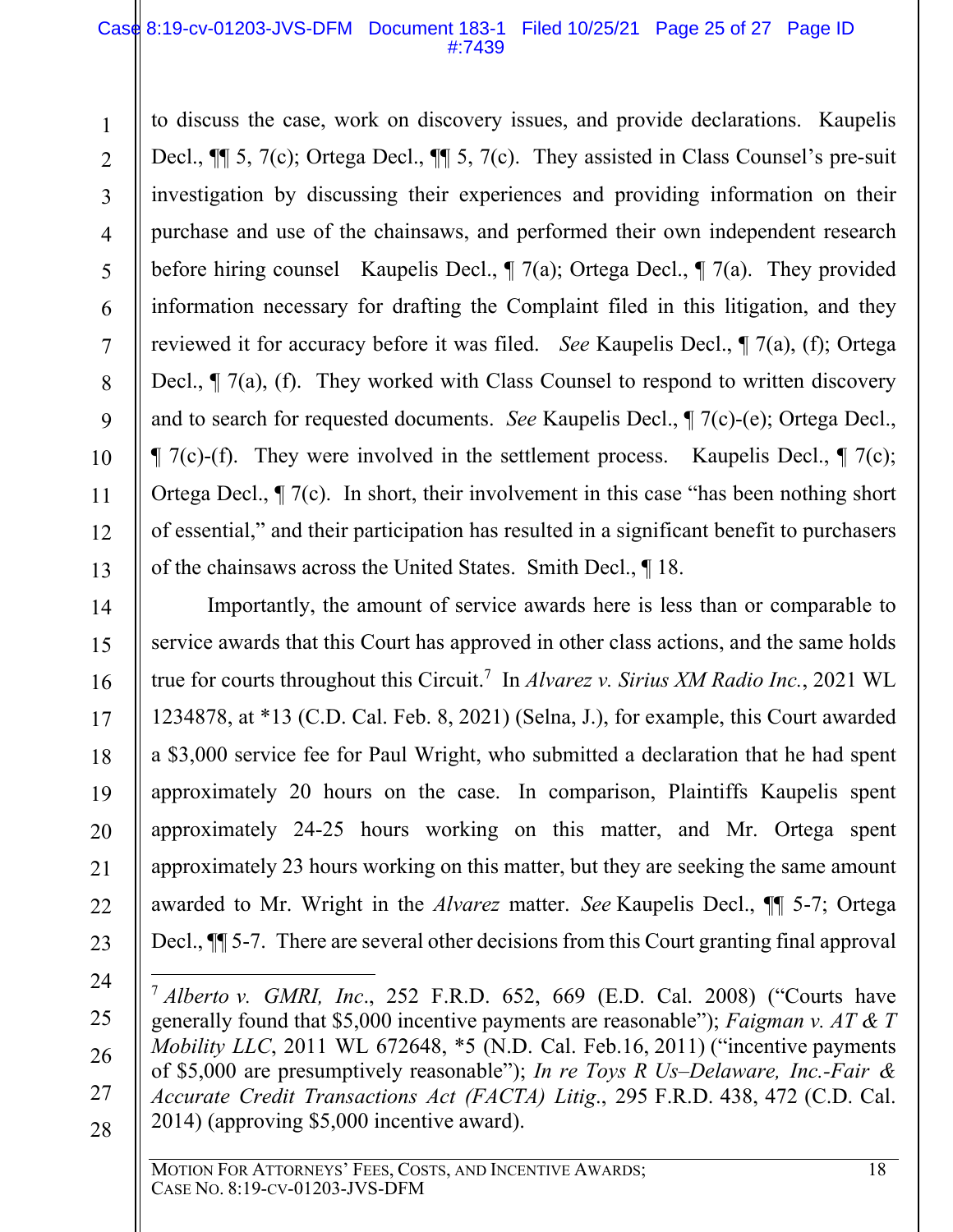#### Case 8:19-cv-01203-JVS-DFM Document 183-1 Filed 10/25/21 Page 26 of 27 Page ID #:7440

of \$5,000-\$7,500 in service awards, which further underscores that the amount requested here is within the reasonable range. *See*, *e.g.*, *Jordan v. Michael Page Int'l, Inc.*, 2020 WL 4919732, at \*8 (C.D. Cal. July 2, 2020) (Selna, J.) ("The Court finds that an enhancement award of \$7,500 for Jordan is appropriate."); *Gonzalez v. Universal Alloy Corp.*, 2014 WL 12771120, at \*4 (C.D. Cal. Nov. 10, 2014) (Selna, J.) (approving \$5,000 and \$7,500 service fees); *George v. TRS Staffing Sols., Inc.*, 2011 WL 13187109, at \*4 (C.D. Cal. Jan. 28, 2011) (Selna, J.) (approving \$7,500 service fee).

8

9

10

11

12

13

14

15

16

17

1

2

3

4

5

6

7

# **V. CONCLUSION**

Class Counsel's request for attorneys' fees and costs in the amount of \$665,000 is reasonable and justified given the substantial discount to actual lodestar and the results achieved on behalf of the Class. Furthermore, a service award of \$3,000 to each named Plaintiff is fair and reasonable, given their respective efforts undertaken in pursuing this litigation.<sup>8</sup> Accordingly, Class Counsel respectfully requests that this Court award the requested fees, costs and expenses, and service awards.

| 18 | Dated: October 25, 2021                                       | <b>BURSOR &amp; FISHER, P.A.</b>                                                                  |    |
|----|---------------------------------------------------------------|---------------------------------------------------------------------------------------------------|----|
| 19 |                                                               | /s/ Joel D. Smith<br>$\gamma$ :                                                                   |    |
| 20 |                                                               | Joel D. Smith                                                                                     |    |
| 21 |                                                               | L. Timothy Fisher (State Bar No. 191626)                                                          |    |
|    |                                                               | Joel D. Smith (State Bar No. 244902)<br>1990 North California Blvd., Suite 940                    |    |
|    |                                                               | Walnut Creek, CA 94596                                                                            |    |
|    |                                                               | Telephone: (925) 300-4455<br>Facsimile: (925) 407-2700                                            |    |
|    |                                                               | Email: ltfisher@bursor.com<br>$j$ smith@bursor.com                                                |    |
|    |                                                               |                                                                                                   |    |
|    | set forth in their Declarations, filed concurrently herewith. | <sup>8</sup> More detail regarding named Plaintiffs' contributions to the outcome of this case is |    |
|    | MOTION FOR ATTORNEYS' FEES, COSTS, AND INCENTIVE AWARDS;      |                                                                                                   | 19 |

CASE NO. 8:19-CV-01203-JVS-DFM